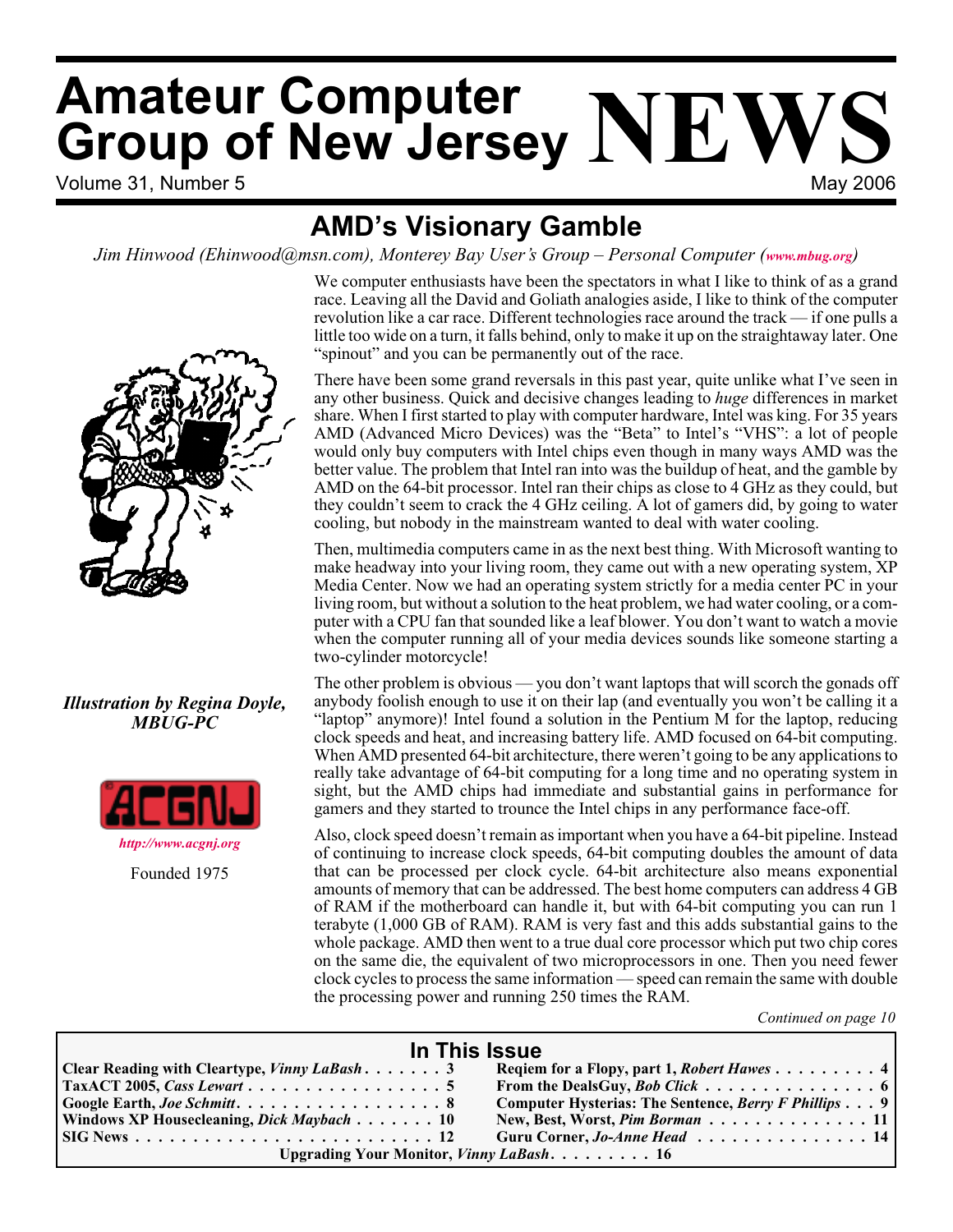### **Officers, Directors and Leaders Officers Board of Directors**<br> **President** Evan Williams (908) 359-8070 Director Emeritus (908) 359-8070 Director Emeritus Sol Libes (609) 520-9024 Vice President Frank Warren (908) 756-1681 Through 2006 Bill Farrell (732) 572-3481 Treasurer Lela Rames Lela Annes (908) 889-2366 Secretary Mike Redlich (908) 246-0410 Lenny Thomas Past President Scott Vincent (973) 539-8169 Malthi Masurekar (732) 560-1534 Through 2007 Gregg McCarthy **Special Interest Groups Arnold Milstein** (908) 753-8036 Net 1973) Manuel J Goyenechea (201)998-1048<br>C Languages Bruce Arnold (908) 735-7898 100 Norm Wiss C Languages Bruce Arnold (908) 735-7898 Gamers Guild Gregg McCarthy Genealogy Frank Warren (908) 756-1681 **Standing Committees** Investing Norman Wiss APCUG Rep. Frank Warren (908) 756-1681<br>Java Michael Redlich (908) 537-4915 Facilities John Raff (973) 560-9070 Java Michael Redlich (908) 537-4915 Facilities John Raff (973) 560-9070 Layman's Forum Matthew Skoda (908) 359-8842 Financial Frank Warren (908) 756-1681 Lotus Notes Mike Barlow (732) 873-1107 Historian Lenny Thomas LUNICS Andreas Meyer Membership Mark Douches (908) 889-2366 MCP Gregg McCarthy Newsletter — open — Visual Basic Rick Elbanna Trenton ComputerFest Scott Vincent (973) 539-8169 VBA & Excel James Ditaranto (201) 986-1104 Vendor Liaison Bill Farrell (732) 572-3481 Window Pains John Raff (973) 560-9070 Webmaster John Raff (973) 560-9070

# **ACGNJ News**

**Editor**

Barbara DeGroot 145 Gun Club Road Palmerton PA 18071 Tel: (570) 606-3596 bdegroot@ptd.net

### **Associate Editor** Bill Farrell (732) 572-3481 *wfarr18124@aol.com*

**Publisher**

**ACGNJ News** is published by the Ama- teur Computer Group of New Jersey, In- corporated (ACGNJ), PO Box 135, Scotch Plains NJ 07076. ACGNJ, a non-profit ed-<br>ucational corporation, is an independent computer user group. Opinions expressed<br>herein are solely those of the individual author or editor. This publication is **Copy-**<br>right © 2006 by the Amateur Computer<br>Group of New Jersey, Inc., all rights re-**Group of New Jersey, Inc., all rights re- served. Permission to reprint with ap- propriate credit is hereby given to non-profit organizations.**

**Submissions:** Articles, reviews, cartoons, illustrations. Most common formats are acceptable. Graphics embedded in the docu-<br>ment must also be included as separate files. Fax or mail hard copy and/or disk to editor: OR e-mail to Editor. **Always con**firm. Date review and include name of word processor used, your name, address and phone *and* name, address and phone of manufacturer, if available.

**Tips for reviewers:** Why does anyone need it? Why did you like it or hate it? Ease (or difficulty) of installation, learning and use. Would you pay for it?

**Advertising:** Non-commercial announce- ments from members are free. Commercial ads 15 cents per word, \$5 minimum. Camera ready display ads: Full page (7 x 10 inches) \$150, two-thirds page (4½ x 10) \$115, half-page \$85, one-third \$57, quarter \$50, eighth \$30. Discount 10% on 3 or more con- secutive insertions. Enclose payment.

**Publication Exchange:** Other computer user groups are invited to send a subscription to ACGNJ at the address below. We will re- spond in kind.

**Address Changes** should be directed to Martin Rosenblum (*m.rosenblum@ieee.org*) and/or to his attention at ACGNJ at the ad- dress below.

**Membership**, including subscription: 1 year \$25, 2 years \$40, 3 years \$55. Student or Senior Citizen (over 65): 1 year \$20, 3 years \$45. Family of member, without subscription, \$10 per year. Send name, address and payment to ACGNJ, PO Box 135, Scotch Plains NJ 07076.

**Typographic Note**: The ACGNJ News is produced using Corel Ventura 5. Font fami- lies used are Times New Roman (TT) for body text, Arial (TT) for headlines.

# **E-Mail Addresses**

Here are the e-mail addresses of ACGNJ Officers, Directors and SIG Leaders (and the Newsletter Editor). This list is also at (*<http://www.acgnj.org/officers.html>*).

| Bruce Arnold         | barnold@blast.net            |
|----------------------|------------------------------|
| Mike Barlow          | barlowm@bright-ideas.com     |
| Barbara DeGroot      | bdegroot@ptd.net             |
| James Ditaranto      | ExcelVBA@hotmail.com         |
| Mark Douches         | pcproblems@pobox.com         |
| Rick Elbanna         | rick@nobella.com             |
| <b>Bill Farrell</b>  | wfarr18124@aol.com           |
| Manuel Goyenechea    | goya@servertec.com           |
| Sheldon Koepf        | sheldonk@intac.com           |
| Sol Libes            | sol@libes.com                |
| Malthi Masurekar     | masureka@umdnj.edu           |
| Gregg McCarthy       | greggmc@optonline.net        |
| Andreas Meyer        | lunics@acgnj.org             |
| Arnold Milstein      | mrflark@yahoo.com            |
| Jim O'Keefe          | okeefejim@yahoo.com          |
| John Raff            | jraff2@optonline.net         |
| Lela Rames           | lrames@att.net               |
| Mike Redlich         | mike@redlich.net             |
| Matt Skoda           | som359@aol.com               |
| Keith Sproul         | ksproul@noc.rutgers.edu      |
| Lenny Thomas         | lennythomas@technologist.com |
| <b>Scott Vincent</b> | scottvin@optonline.net       |
| Frank Warren         | kb4cyc@webwarren.com         |
| Evan Williams        | nhpressgo@blast.net          |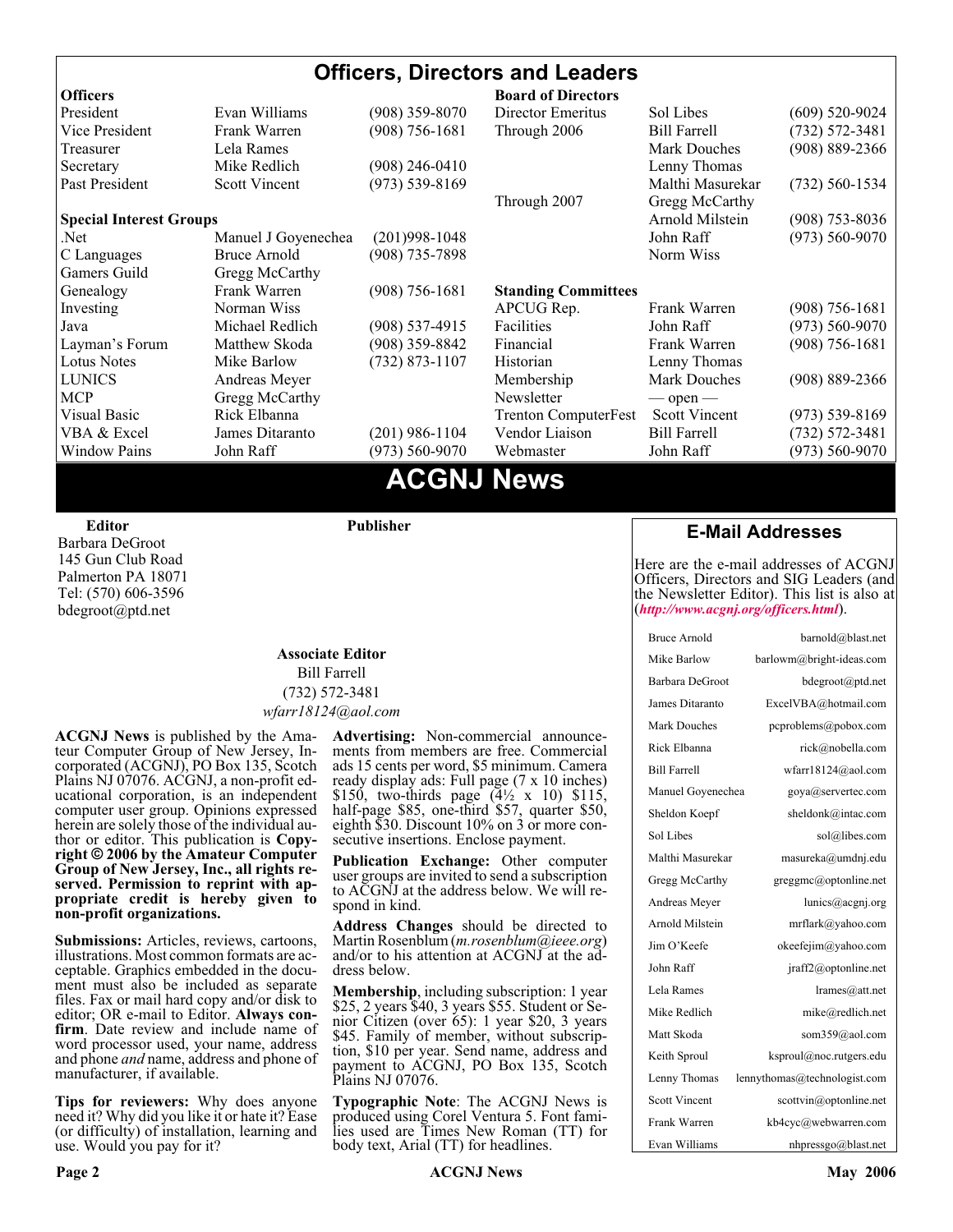# **Clear Reading With Cleartype**

*Vinny La Bash (vlabash@home.com), Sarasota Personal Computer Users Group, Inc.([www.spcug.org](http://www.spcug.org))*

My students know why LCD displays are superior to CRT follow the online directions to enable ClearType on your monitors. When one of them complained to me that he found text difficult to read on his new 21 inch LCD Monitor, I told him it was probably because the screen resolution made the text too small to read easily. He didn't think so because his teen age granddaughter also thought the text wasn't clear. His comment made me think.

Flat panel LCD Monitors are designed to display information at a specific resolution known as the "native resolution". Manufacturers refer to them as "fixed-pixel displays" because they are limited to displaying only one resolution. If they receive an image signal that is either higher or lower than the native resolution, they convert or scale the image automatically to fit the native resolution.

If the incoming source has more pixels than the display's native resolution, you will lose some visible detail and sharpness. Very often you will need to carefully compare the images side by side to see any difference. Only the most exacting applications will suffer from this small constraint.

If the incoming source has fewer pixels than the native resolution, there is no benefit from the higher resolution. Extra pixels will not improve the appearance of a lower-resolution source.

Converting images from either a higher or lower resolution to the LCD's native resolution hardly affects the quality of graphic or video images, but it can make text appear blurry. Early LCD displays had no ready solution for this problem. All one could do was experiment with various font styles and sizes until an acceptable compromise was reached.

Microsoft didn't want to keep its customers waiting while it found an answer so it licensed TrueType fonts from Apple. The advantage of TrueType fonts was that text could be made larger or smaller with little distortion. Text became easier to read, and Microsoft made some improvements to the technology, but TrueType proved to be an interim response.

While Microsoft was working on Windows XP, it was also developing a new software technology designed to enhance text readability on flat panel LCD monitors, laptops, PDAs, Pocket PCs, indeed any device that used an LCD screen, no matter how big or small.

Microsoft claims that its development people spent two years studying typography and the psychology of reading to create ClearType. Instead of affecting individual pixels which are either treated as "on" or "off", ClearType works with a different type of pixel that is constructed of three individual pieces tinted with red, blue, and green stripes. The technology varies the brightness of the sub-pixels, making the screen characters appear smooth, clean, and sharp around the edges.

Now that you know what it is, how can you use it? You have three ways to turn on or "enable" ClearType for your LCD display. Let's start with the easiest way. Go to *<http://www.microsoft.com/typography/ cleartype/tuner/Step1.aspx>*, and

system.

Another way is to download the PowerToy version of the online tuner. This lets you do the same thing that the above procedure does, but you do it by accessing the Control Panel and activating the ClearType settings from there. Go to *<http://www.microsoft.com/typography/ ClearTypePowerToy.mspx>* , and follow the online directions to download, install, and use. It's easy.

Finally, for the propeller heads and bit twiddlers in the audience, you can access the Registry. To enable ClearType for all users of your system:

- From the Start button, select Run and type Regedit in the Text box. (As if you didn't know).
- Navigate to HKEY USERS/.DEFAULT/Control Panel/Desktop.
- Create or Modify the Data Type and Value Name as detailed below.
- Data Type: String Value
- Value Name: FontSmoothing
- Setting for Value Data: [Set Value to 2]
- Data Type: Dword
- Value Name: FontSmoothingType
- Setting for Value Data: [Change Value to 2]
- Exit Registry and Reboot

Enabling ClearType only for the current user instead of all users is identical to the above procedure except that instead of HKEY USERS, work with HKEY CURRENT USER instead.

When you're finished, check the Desktop and examine the icon titles. Open the Start menu while you're at it and observe the readability of the text. You may find the text too small to read even though it is sharp and clear. If this is the case:

- Right click on the Desktop
- Choose Properties from the popup menu.
- Clock the Appearance tab.
- Click the Advanced button and make changes there.
- Decide which technique is best for you, and enjoy text that is clear, crisp and sharp.

*There is no restriction against any non-profit group using this article as long as it is kept in context with proper credit given the author. The Editorial Committee of the Association of Personal Computer User Groups (APCUG), an international*

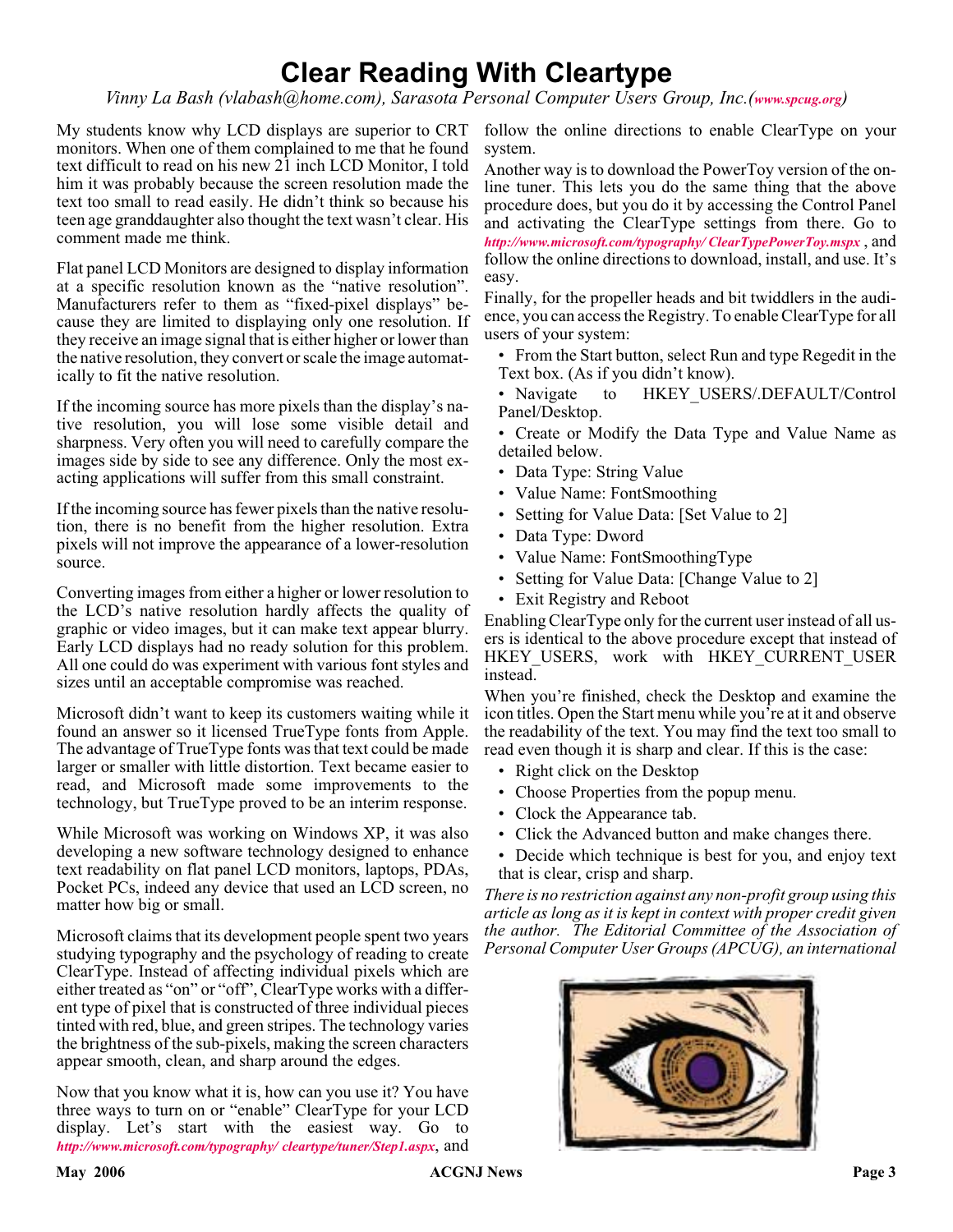# **Requiem for a Floppy (Part One)**

*Robert Hawes (r\_d\_hawes@hotmail.com), ACGNJ*

These days, if you want a new computer with a floppy drive, you pretty much have to build it yourself. Off-the-shelf PCs just don't bother including them anymore. For the most part, user files have grown too big to fit on floppy disks. "Sneaker Net" is truly dead, but there **are** still a few times when floppy disks can come in handy. People who use public computers (at libraries, etc.) to send out resumes and such, keep copies of their files on floppy disks. However, since they can't afford to buy their own computers, the manufacturers don't care about them. Then, there are the disks I use a lot — special boot floppies designed to run utility programs. There are workarounds (which I'll get to later), but none are as quick, as easy, or as versatile as booting from a floppy. Unfortunately, the tide is clearly going against me in this instance. So goodbye floppies. But before everyone forgets that they ever existed, I want to set down some of the many ways that these useful devices served me so well, for so long.

I got my first personal computer late for an enthusiast my age, completely missing the "frontier" days of CP/M and the dawn of DOS. I started with MS-DOS 3.30A on a 12 MHz. 286 with a 40 MB hard drive, an EGA monitor and a 1.2 MB, 5¼ inch floppy drive. (If I'd held out only a **little** bit longer, I might have had VGA and 3½ inch disks from the beginning). Aside from my printer, the first accessory I bought was a second 1.2 MB floppy drive, so I wouldn't have to alternately insert and remove the source and target disks a total of six times whenever I used DISKCOPY.COM to duplicate a 1.2 MB disk. (That was the first time I cracked open the case and fiddled with the guts of a machine that cost more than my first three cars **combined**. A truly traumatic experience).

Later, using a marvelous and now totally forgotten device called a Compaticard, I would add three additional floppy drives to my computer: two 1.44 MB 3½ inch drives (for easier disk copying) and one older (360 KB only) 5¼ inch drive. I needed that last drive to format and write 360 KB disks that I intended to give to other people. Here's why: 360 KB floppies (DD or Double Density) had 40 tracks on each side. (There were also Single Density floppy disks with even less storage space, but we don't need to go into them right now).

When the designers of the 1.2 MB floppy disk tried to squeeze three and a third times as much data into the same diameter disk, they couldn't do it simply by switching to a better magnetic medium and increasing the capacity of those existing tracks. They also had to increase the total number of tracks on the disk. So 1.2 MB floppies (called HD or High Density) had 80 tracks on each side, each only half as wide as the tracks on a DD disk. Thus, when a 1.2 MB drive formatted a DD disk, it wrote 40 half-size tracks with a lot of empty space between them. If you used a brand new disk, the wider heads on a 360K-only drive had no trouble reading those narrow tracks. However, if you tried to re-use a DD disk previously written by a 360K-only drive, the 1.2 MB drive's narrower heads only re-wrote part of the existing wide tracks. That was OK if you stuck to 1.2 MB drives. But if you tried to read that disk with the wider heads in a 360K-only drive, you got a combination

of the newly written data plus the old data from that part of the wide track that hadn't been overwritten. In other words, garbage. So the only safe way to make DD disks for someone else when you didn't know what size drive they had was to format and write them with a 360K-only drive. The newer 3½ inch floppy disks also had DD (720 KB) as well as HD (1.44 MB) versions. While HD tracks had twice the capacity of DD tracks, both disk types had 80 tracks of the exact same width, so they didn't have this particular problem.

This track number information led me to my first great invention — the 720 KB, 5¼ inch DD floppy. There were several higher capacity floppy disk format utilities available at the time, but all required that special drivers be loaded before their disks could be accessed. I liked the concept of getting more storage on disks that I already owned, but I didn't want to get locked into somebody else's proprietary software. I reasoned that when a 1.2 MB drive formatted a 360 KB disk, it was, in effect, writing to every other track. So I modified the standard FORMAT command for a DD disk in a 1.2 MB drive, telling it to use all 80 tracks — and it **worked!** MS-DOS 3.30A could read and write to those disks without any problems. I got twice the disk capacity, for free! Ultimately, I made 23 of these disks, filling them with copies of directories from my hard drive. They became my first dedicated backup medium. I was quite proud of them, and proud of myself for having created them. Then, I installed Microsoft's MS-DOS 5 upgrade, and my computer couldn't read them anymore. That was the first time a so-called upgrade dropped a feature I really liked about the old version. It **wouldn't** be the last.

As I said before, my first computer came with MS-DOS version 3.30A. The whole package, operating system files and all fifty support files from the hard drive's DOS directory (including GW-BASIC version 3.22), took up only 700 KB of a bootable 1.2 MB floppy, leaving 500 KB free for user-selected files. The only utility program I can be absolutely certain that I ran from an MS-DOS 3.30A boot disk was SpinRite (by Gibson Research), a really great hard disk utility that I still use today (a newer version, of course). I remember it changed the interleave in the two partitions (30 MB and 10 MB) on my 40 MB first hard drive to seven-to-one, down from the factory-installed one-to-one setting. (Apparently, the manufacturer had vastly overrated that drive's capabilities, since I got much faster input and output after the change, just like SpinRite promised). I remember just as clearly that I had already moved up to my 80 MB second hard drive when I switched to MS-DOS 5. At the time, I decided not to change the drive's three partitions (30 MB, 30 MB and 20 MB) into the single (then huge) 80 MB partition DOS 5 could support. I had a lot of batch files on the C: drive that pointed to programs and/or data on the D: and E: drives, and re-writing them all didn't seem to be worth the trouble. (The three extra Compaticard floppy drives came in as F:, G: and H:, and I had batch files pointing to those drive letters as well).

An MS-DOS 3.30A floppy disk (or hard drive, for that matter) actually needed only three files to boot: IO.SYS,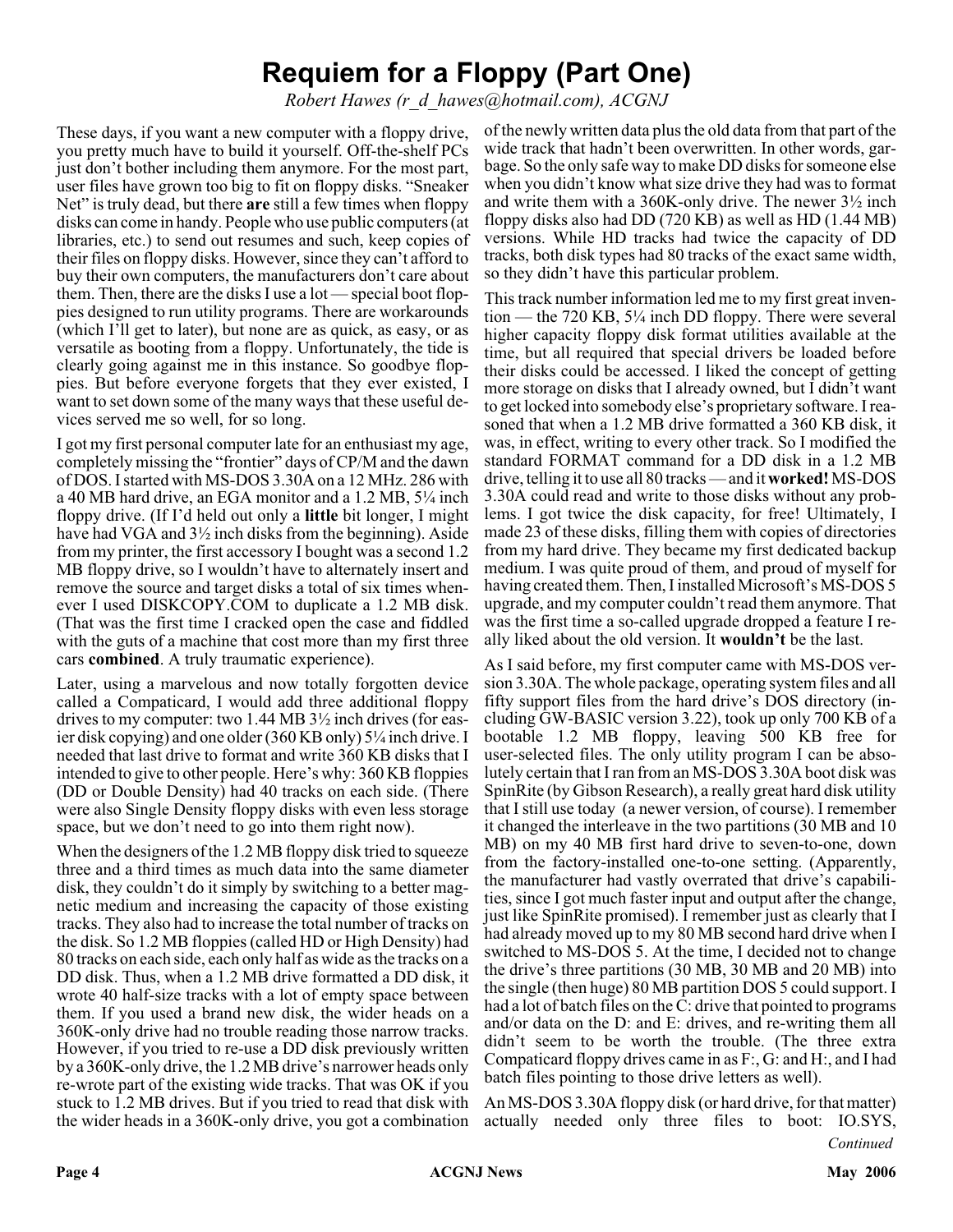# **TaxACT 2005 from 2nd Story Software**

*Cass Lewart (rlewart@monmouth.com), ACGNJ*

With the April 17 tax date quickly approaching I decided to mentioned a new quirk (loop hole?) in the 2005 tax code, use a new (for me) tax preparation program from 2nd Story Software called TaxACT. In previous years I used the two biggies — TurboTax from Intuit and TaxCut from H&R Block. I had problems with both and after reading of H&R Block indictment by New York State for underpaying state taxes and selling of negative return IRAs to customers, I decided to use a different program.

The name of the company "2nd Story Software" was hard to resist so I bought the deluxe version, sent for review, at the BCUG auction. I was pleasantly surprised. The phone support available to only deluxe version customers, was quick and efficient. Though the phone support is not toll free, who cares at 2.5 cent/minute rates. This was the first time I could reach a support person in less than a minute. As I hate the long "interviews" provided by all tax programs the support person explained to me how to skip them and enter data directly into the forms. I did it in no time, but when I was ready to send the forms to the IRS, I read an article in the Wall Street Journal, which I kept in a pile "to read before tax time". The article

# **Requiem for a Floppy,** *continued*

MSDOS.SYS and COMMAND.COM. These were called the system files, and they could be installed by using the SYS command. Non-Microsoft operating systems used different filenames (such as IBMBIO.COM, IBMDOS.COM and COMMAND.COM for PC-DOS), but their function was the same: boot the computer from the floppy drive because, for some reason, you didn't want to or weren't able to boot from the hard drive. **Every single file** that came with MS-DOS 3.30A could fit on a single HD floppy with room to spare. That situation wasn't to last much longer. The three system files added up to just 76 KB, leaving 78.4% of a 360 KB DD floppy or **93.5%** of a 1.2 MB HD floppy free for anything the user wanted. That wouldn't last long, either.

I heard bad things about MS-DOS 4, so I didn't bother with it. I heard good things about MS-DOS 5, so I bought it. By that time, I had re-arranged my five floppy drives so that A: (the default floppy boot drive) was one of the 1.44 MB, 3½ inch drives. The three DOS 5 system files now added up to 116 KB, but a 3½ inch HD floppy was a bit bigger too, so that still left **91.8%** of the disk free for user programs. But all the DOS 5 support files would have filled up **three** 1.44 MB floppies. From this release forward, only a few of the DOS utilities could be included on floppy boot disks. I always included FDISK, FORMAT and SYS. If there was room, I wanted at least ATTRIB, EDIT, FC, LABEL and MORE as well. Sometimes, I was even able to squeeze in XCOPY. At some point, Microsoft modified the SYS command so that it also installed a fourth file — a compression driver (for DriveSpace or DoubleSpace, depending on the version). I **always** deleted those files, and never considered them to be part of the operating system. So **none** of the total system file sizes given here or below include any compression files.

Not long after I got DOS 5, I got my first tape drive. That inspired me to create my first boot floppy that would have been

which would let me deduct sales taxes instead of the state income taxes. As we bought a new car in 2005 this little quirk was going to save me about \$500! I quickly corrected my mistake, printed all forms and ended up with a refund instead of a payment.

I also did the New Jersey tax return with TaxACT. All numbers from the federal form were correctly transferred and I am ready to sign and send the returns. It was interesting to see that the printed state return looked quite different than the standard tax form appearing on the screen. According to the support person at 2nd Story Software it is perfectly o.k. - the printed forms can be scanned by the tax people.

Overall I found the TaxACT program excellent, it let me do what I wanted without much fuss and the phone support was great. I will certainly use it next year.

The standard version TaxACT is free, the deluxe version including a state return is \$19.95 when downloaded, or \$15.95 when done on the web.  $\Box$ 

able to completely replace a crashed hard disk. In addition to the DOS utilities listed above, it contained a complete copy of the DOS tape drive software. I could have installed a new, empty hard drive in my computer, booted from that floppy, partitioned and formatted a new C: drive with FDISK and FORMAT, and made it bootable with SYS. Then, I could have created a new C:\TAPE directory and copied the files from the floppy's TAPE directory into it. Finally, I could have pulled the floppy, re-booted the computer from the C: drive, stuck my latest backup tape into the tape drive, changed to the TAPE directory, ran the tape software, and restored everything else to the fresh new hard disk. I was ready for trouble. I was sort of disappointed that I never got to use it except for practice. By the way, that tape software was Colorado Backup for DOS. It had a few annoying limitations (such as not being able to run from a floppy), but for the most part it was fabulous. Feature for feature, I haven't yet found a Windows program that beats it. Most don't even come close.

In the early to mid nineties, I used a lot of boot disks professionally, running various operating systems, from Microsoft and other companies. Most were job-specific, and too varied to go into detail here. I used them for disaster recovery, drive maintenance and testing, virus removal, network troubleshooting for NetWare 3.x and 4.x, and network troubleshooting for Lantastic 6 and 7. (**There** was a wonderful program. It didn't take much room. It did exactly what you told it to do, when you told it to do it, and it didn't try to intrude where it wasn't wanted. To bad Microsoft never adopted that philosophy ). I didn't get around to upgrading my own stuff again until MS-DOS 6.22. Those three system files added up to 130 KB, leaving **90.8 %**of a 1.44 MB HD floppy disk free.

Now we come to that fateful year 1995. Next month, I'll go into the ways I've used floppy disks during the last ten years. See you then.  $\Box$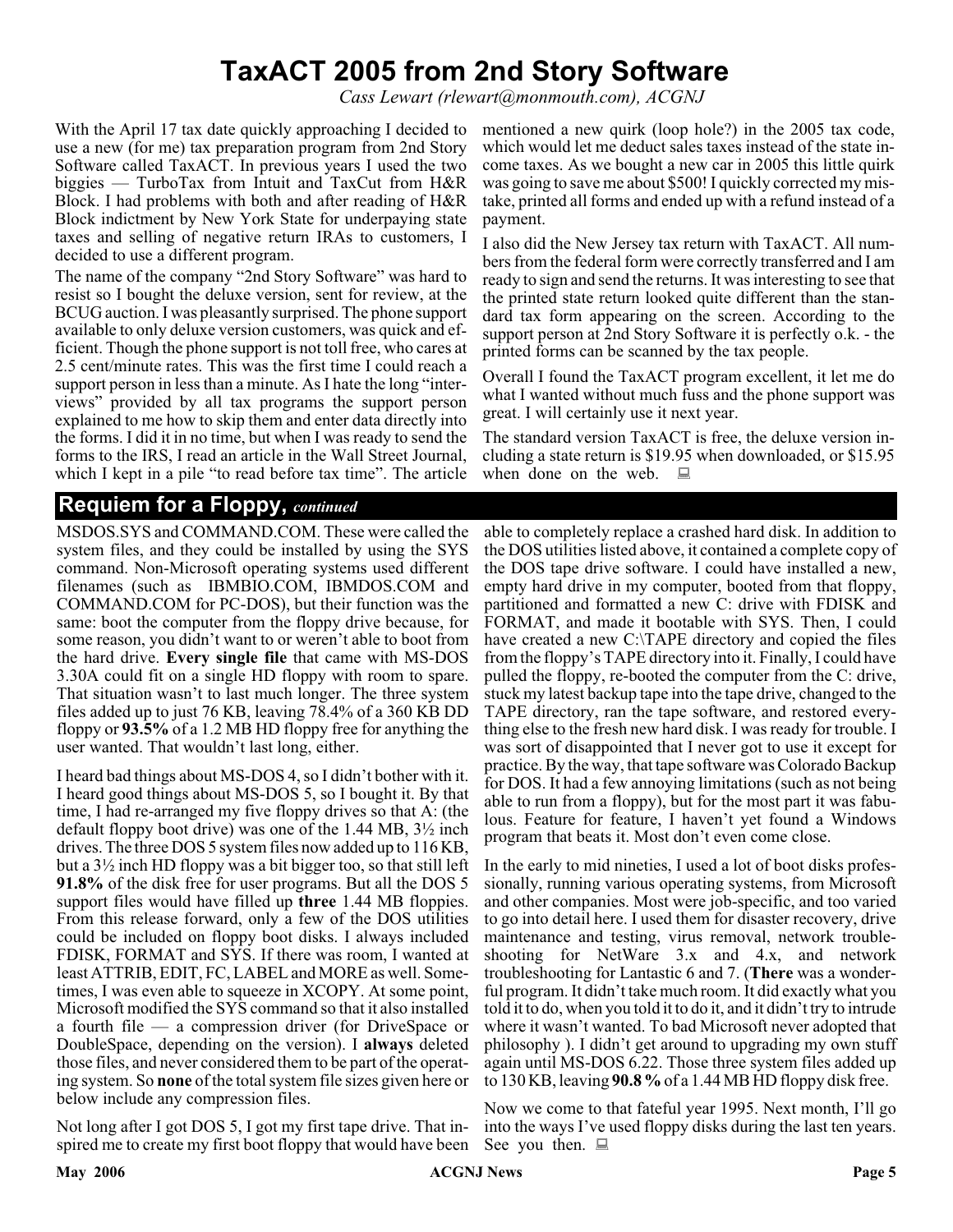# **From The DealsGuy**

*Bob (the cheapskate) Click, Greater Orlando Computer Users Group*

I am a bit more settled this month because I'm on new blood pressure medication and it seems to be helping, but I was sure worried last month when the BP would intermittently go up in the 190+ range. That is not good and serious things can happen as many of you mentioned. My heartfelt thanks to the readers who were concerned. I even heard from folks I have not communicated with for a few years. I have four months to go yet on the Coumadin so it won't be any walk in the park the way it makes me feel. My cardiologist says I should stay on it for life, but my MD disagrees. I was surprised at how many others take Coumadin and learned things from my readers.

Due to the lack of ambition, as well as time, the column content has changed a bit lately. I am using some announcements sent to most user groups for new products — most officers do not have the time or interest to pass them on to the members. Some friends say I am not doing the readers any favor by passing that "junk" (their words) on since most of it is unfamiliar company names. I am not of that opinion and feel some of those products are interesting, but I seldom find the time to try them even though it would be easy for me to get a review copy. I'd like your opinion so I'll know whether to use them or try finding other things. I only use announcements that offer user group discounts in the column and I'm still on the lookout for other deals. The other announcements are posted on my Web site as I get time to post them.

## **\*A Great Weekend With Friends**

We enjoyed attending the spring FACUG *<http://www.facug.org>* convention. I was told that 149 attendees enjoyed it, down just a bit, and 29 of them were first time attendees. About 44 user groups were represented. As you might have guessed, sponsor support was down, as is the trend. I feel we should stop asking for free meals at these events so sponsors can afford to help us. After a number of conversations with attendees, I am of the opinion that while a few would probably no longer attend if they didn't get the freebies; most still would if the hotel and meal price was kept reasonable. The Tech Session roundtables were always well attended, which gave us a good chance for exposure to some fine products. I was feeling bad at that time, but since it was only an hour drive from my home, I really needed to see my friends. It was well worth the effort.

### **\*A Reminder**

Gene and Linda Barlow were at the FACUG convention and Gene did his usual great job. They have long been user group people's best friends and now offer some 18 outstanding products at great prices. They also have bundles that reduce those prices. Check their secure Web site at *<http://www.ugr.com>*. Order code is UGFEB06.

I mentioned to Gene my unorthodox backup plan to put certain files on a flash drive and just copy them to my other machines at times to update certain Eudora and other files, and he told me about a product he offers called SmartSync Pro 2.10 that will automatically sync designated files to other machines once you put them on the flash drive. He also stresses

his personal tech support for the products along with the vendor support, but sometimes you must be patient. He described their new home location in south Utah, and it sounds like a dream spot. He said they got tired of "snow" in northern Utah. Their new home is not far from a wealth of beautiful national parks and it rarely snows in St. George.

### **\*Name Your Drive**

Have you tried putting a label on a flash drive? Good luck keeping it on! Memorex has introduced TravelDrive ID that has a small LCD screen good for eleven characters to name the drive or its contents, and shows how much memory remains *<http://www.memorex.com/>*. (Click on Travel Drives) Prices start at \$80. I mention this product because it is unique.

### **\*Automate Your Tasks**

Make Any Manual Operation on Your PC A Fun Ride — NeoWise Software releases RoboTask 2.4, a Windows-based application that automates routine operations. It offers new features and enhancements suggested by end users. Set up automations right out of the box without the need to create complex scripts or batch files. RoboTask provides a visual interface and over a hundred actions that can be selected and combined into a task in a point-and-click fashion.

RoboTask has acquired a new plug-in for work with a POP3 server and analysis of email messages, and its actions let you easily organize, for example, a server that will receive commands by email. Also added are "Import Registry" and "Export Registry" actions that expand the backup abilities. Customers will discover new actions to synchronize a task with other tasks and processes called "Wait for File", "Wait for Process."

You can automate file operations like copy, move, rename; manage automatic backups; also schedule and run FTP and Web server operations. These jobs may be launched manually, scheduled to run automatically, or can be configured to be triggered by a wide array of changes in your PC. Read more information at *<http://www.robotask.com/forum>*.

RoboTask 2.4 runs under Windows 98/Me/2000/XP/2003 and costs \$99.95 (USD) for a single-user license. NeoWise will provide a 25% discount to user group members at *<http://www.regsoft.net/purchase.php3?productid=75129&pc=7O43J>*

(3.26 Mb). Registered customers are entitled to free upgrades to minor versions, considerable discounts on upgrades to major versions, and priority technical support. *<http://www.robotask.com>*.

# **\*NeoWise Software (Edited)**

*This announcement offers a discount on the product, but did not responded to my e-mail asking how to get it. This is the fourth vendor who did not respond and I am at my deadline. Perhaps you'll have better luck than I did.*

NeoWise Software has released version 1.8 of Express Thumbnail Creator (ETC), a web photo album creation tool for Microsoft Windows. ETC lets anyone, regardless of their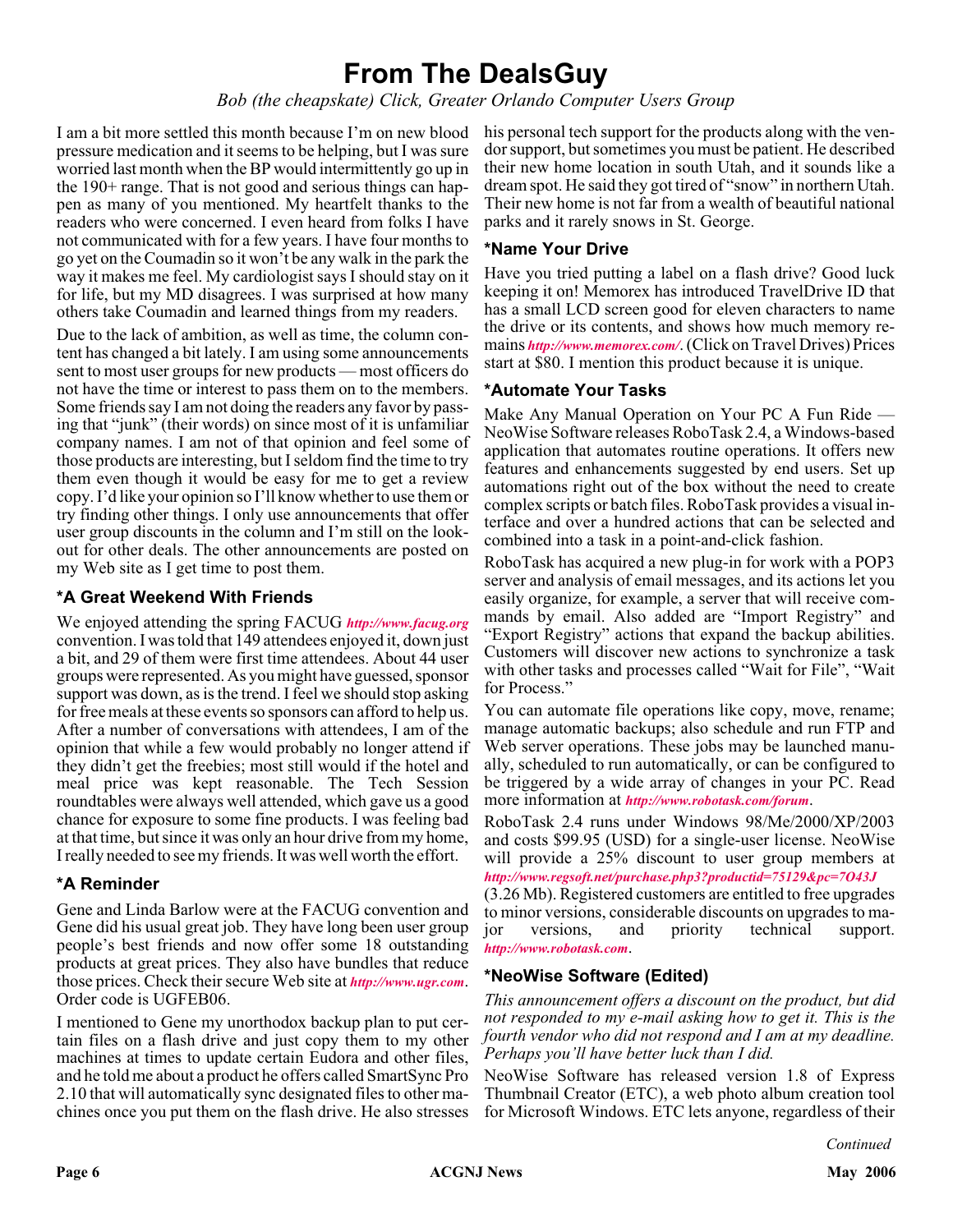# **AMD's Gamble**, *continued*

With the addition of dual core processors and the expected increases in performance that come from splitting the processing of information between chips, AMD has again raised performance without increases in heat. These three things: 64-bit architecture, larger amounts of RAM, and splitting the processing between dual lower clock cycle cores have, for the moment, catapulted AMD from a distant second to an over 50 percent market share in personal computers. AMD is in first place for the first time in their 35-year history.

Does this mean the end for Intel? Not anytime soon, with Intel being seven times as large as AMD and with 34 billion dollars in revenue. Intel earns in 11 days what AMD will earn all year. Intel also sits on 14 billion dollars in cash, to AMD's 1.1 billion. This gives them a huge advantage in research and

# **DealsGuy**, *continued*

knowledge of HTML or CSS, create a compelling, high impact gallery for sharing digital memories with other people over the Internet. The ETC's wizard-style interface takes you through all the stages of gallery creation in a step-by-step fashion and gives a total control over its every detail. Use default settings or choose from 30 exclusive pre-built templates to help you jumpstart your project in a couple of minutes.

Just follow five steps of gallery building, adding images, selecting and applying a style to your gallery, specifying the look for thumbnails and full-size images. Customize size of tables on index pages, set titles, colors, links, and captions used on index and image pages and you can generate and save the project in HTML format. It is then ready for publication online and can be immediately uploaded to your website.

Express Thumbnail Creator 1.8 runs under Windows 98/Me/NT4/2000/XP and costs \$39.95 (USD) for a single-user license. Registered customers are entitled to free

# **Back Issues Needed**

The editor is attempting to build a CD containing all issues of ACGNJ News in pdf format, but our collection is incomplete. We're hoping some faithful reader has been hoarding them and will be willing to lend them to us just long enough to scan them. We promise to return them quickly. Thanks Joseph Gaffney, who loaned his collection for scanning. Below is a list of what we still need.

1985: June, July, August, September

1984: August

1976: January, February, March, April (pamphlet-size booklets)

1975: All issues (pamphlet-size booklets)

If you can supply any of these missing issues (or scanned images or good copies), please contact the Editor by email (*[bdegroot@ptd.net](mailto:bdegroot@ptd.net)*). Those who supply missing issues will receive a free copy of the resulting CD as our thanks for your help.  $\Box$ 

development and in building state-of-the-art production facilities. AMD's surge in market share is due as much to the stumbling of Intel as it is to its own genius. The only thing that seems to be holding AMD back is the refusal of Dell to use AMD chips. If consumer demand becomes great enough for AMD chips and Dell makes a reversal, it could mean huge gains for AMD. It remains to be seen if Intel can soon regain the summit on which it once stood firmly!

*There is no restriction against any non-profit group using this article as long as it is kept in context with proper credit given the author. The Editorial Committee of APCUG, an international organization of which this group is a member, brings this article to you.*

upgrades to minor versions, considerable discounts on upgrades to major versions, and priority technical support. User group members receive a 25% discount by e-mailing *Alexey Surkis @neowise.com*. Additional information on the product, a set of sample albums, as well as a 30-day fully functional evaluation version of ETC is available from *<http://www.neowise.com/etc>*. *No privacy statement on the Web site, so be careful.* For more information, visit *<http://www.neowise.com>*. Direct download link: *[http://www.neowise.com/ftp/etc\\_setup.exe](http://www.neowise.com/ftp/etc_setup.exe)* (4.1 MB)

That's it for this month. Meet me here again next month if your editor permits. Be sure to check for new announcement pages on my Web site. This column is written to make user group members aware of special offers or freebies I have found or arranged, and my comments should not be interpreted to encourage, or discourage, the purchase of any products, no matter how enthused I might sound. Visit my Web site at *<http://www.dealsguy.com>*.

Advertising Rates

|                                                      | Rates                              |       | Specifications                                                             |
|------------------------------------------------------|------------------------------------|-------|----------------------------------------------------------------------------|
| Full page                                            | $7" \times 10"$                    | \$150 | Published monthly except July<br>and August                                |
| $2/3$ page                                           | $4\frac{1}{2} \times 10$           | 115   | Closing date: 1st of preceding<br>month. Ex: Apr 1 for May                 |
| $1/2$ page                                           | 7 x 5<br>$3\frac{1}{2} \times 10$  | 85    | Black & white only on white un-<br>coated offset stock                     |
|                                                      |                                    |       | Non-bleed                                                                  |
| $1/3$ page                                           | $2\frac{1}{4} \times 10$           | 57    | Printed by sheet fed offset                                                |
|                                                      | $4\frac{1}{2} \times 7\frac{1}{4}$ |       | Halftone screen: 120                                                       |
| $1/4$ page                                           | $3\frac{1}{4} \times 5$            | 50    | Negatives rightreading, emul-<br>sion side down.                           |
|                                                      | $2\frac{1}{4} \times 7$            |       | Halftones/photos \$10 extra                                                |
| $1/6$ page                                           | $2\frac{1}{4} \times 5$            | 35    | Ads must be camera ready                                                   |
|                                                      | $4\frac{1}{2} \times 2\frac{1}{2}$ |       | Send check with copy, payable<br>to ACGNJ Inc.                             |
| $1/8$ page                                           | $3\frac{1}{4} \times 2\frac{1}{2}$ | 30    | Material should be sent to<br>ACGNJ, PO Box 135, Scotch<br>Plains NJ 07076 |
| Business card                                        |                                    | 25    | For further information contact                                            |
| 10% discount for 3 or more<br>consecutive insertions |                                    |       | Frank Warren, (908) 756-1681,<br>kb4cyc@webwàrreń.com.                     |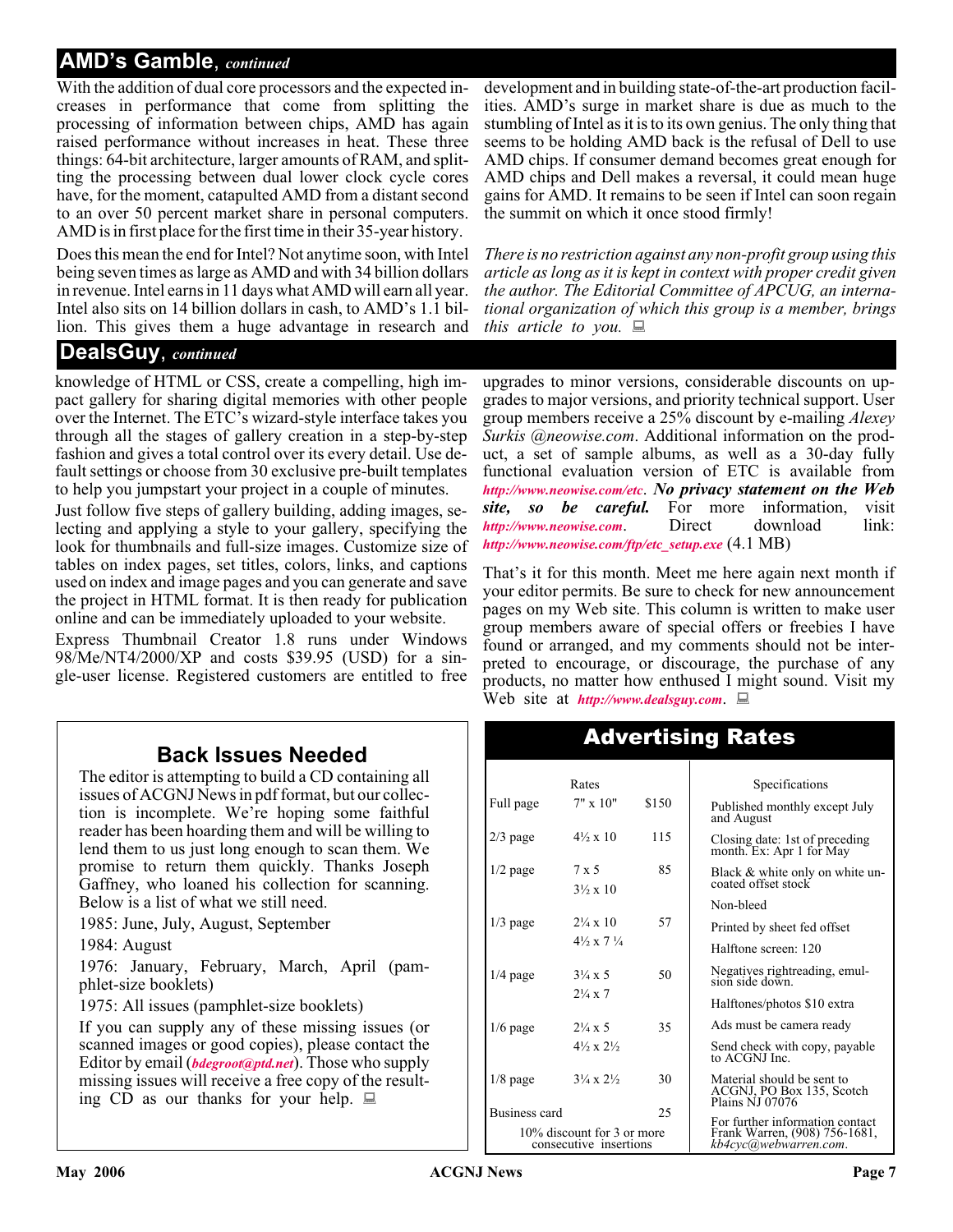# **Google Earth**

*Joe Schmitt (jschmitt@tampabay.rr.com), Member of the Tampa Bay Computer Society ([www.tampa-bay.org](http://www.tampa-bay.org))*

One of the greatest tools of the internet has always been that of doesn't just pop a map of your neighborhood but actually flies maps. From the early days of the Internet *[www.mapquest.com](http://www.mapquest.com)* was a great source for online geography. Now a myriad of new tools is available to home internet users to navigate through the world.

Believe it or not, one of the biggest uses for online maps is not for that big long trip to the Grand Canyon with the kids but for finding local addresses. How many times recently have you used a service such as *[www.mapquest.com](http://www.mapquest.com)* or *[maps.google.com](http://)* to find that new restaurant or new store? While the online services available can be used to find the next route cross-country they are more often used locally.

Another popular role that current cartographic sites such as *[mappoint.msn.com](http://)* serve is where a particular place is in relation to your current location. There are many times when we are watching the news and someplace like pops up; there is now a great new tool to let you explore the world virtually.

Google Earth(*<http://earth.google.com>*) is a new offering from Google that offers a unique spin on online cartography. While most mapping services try to offer you a straight forward approach to mapping, Google's newest tool takes quite a different tact. Described by Google as "a globe that sits in your PC," Google Earth offers a new perspective on mapping software. Like all its major competitors, Google Earth will allow you to find addresses, points of interest, or a driving route. What makes Google Earth different is the way in which items are displayed to the user. Google Earth has to install software on your machine, and once installed it needs an internet connection to display its images. Also be advised that Google Earth is resource intensive: it requires a fairly fast machine with 3D graphics capability.

When you first start up Google Earth you see this image:



Google Earth generates an image of the planet taken from a mosaic of satellite and aerial photographs. If you enter an address such as your home in the search bar, Google Earth

to the location. You see the image of the earth get larger and larger as if you were descending on the location from outer space. All the time as the planet moves closer, the program



continually generates more detailed pictures of the surface until you are sitting above the location you are searching for.

Another great feature of Google Earth is angular display. Not only are dead top center views available but you can also tilt the plane of the viewing area to see things in the distance. Now this sounds like I should be able to tilt the image and see the windows on my house, but that just isn't possible. All the images are from satellite or aerial photographs that are also taken from straight overhead.

Topography is another feature that Google Earth incorporates makes the tilting feature quite impressive. Topography is how the terrain rises and falls in any given location. Google earth

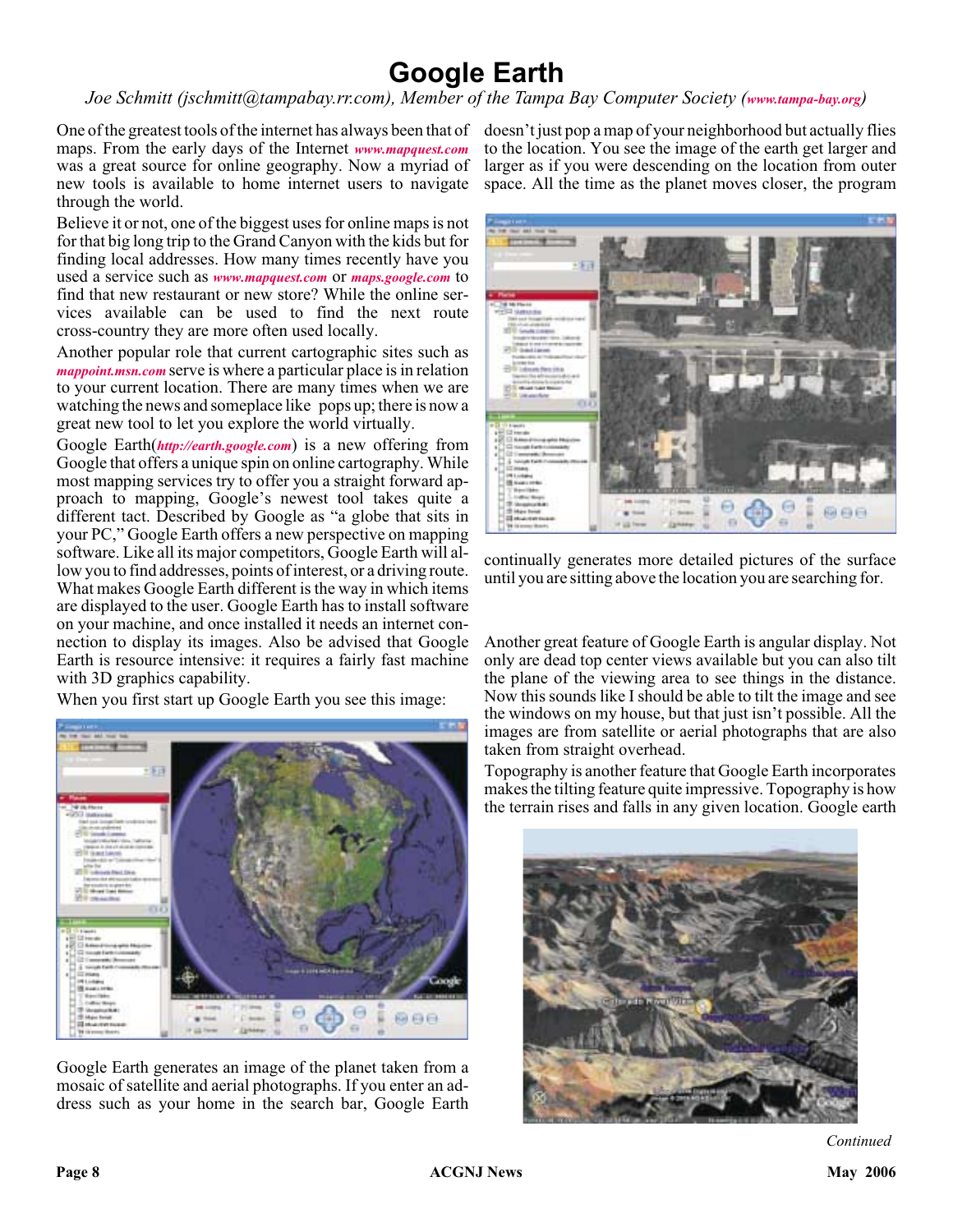# **Computer Hysteria: The Sentence**

*Berry F. Phillips (bfpdata@gbronline.com), Computer Club of Oklahoma City ([www.ccokc.org](http://www.ccokc.org))*

I was terrified as I faced the Judge of the Spammers' Court awaiting my sentence. The Judge began reviewing my case. "You have been charged with sadistically deleting spam but reading 'ham'. Spam is described as unsolicited (usually commercial, usually unwanted) e-mail messages. 'Ham' is described as real e-mail messages. You are charged with a capital crime, spamocide in the first degree! Since your plea is not guilty, I will review your case."

The defendant's brief contains some material available from CAUCE, The Coalition Against Unsolicited Commercial E-mail which is an ad hoc, all volunteer organization, created by Netizens to advocate for a legislative solution to the problem of UCE (a/k/a "spam". UCE is the leading complaint of Internet users. But junk e-mail is more than just annoying, it costs Internet users and Internet based businesses billions per year. Junk e-mail is 'postage due' marketing; it is like a telemarketer calling you collect. The economics of junk e-mail encourages massive abuse and because junk e-mailers can get into business very cheaply. The volume of junk e-mail is increasing every day."

Vint Cert, Senior Vice President, MCI and acknowledged "Father of the Internet" is quoted by permission "Spamming is the scourge of electronic mail and newsgroups on the Internet." It can seriously interfere with the operation of public services, to say nothing of the effect it may have on any individual's e-mail mail system ... Spammers are in effect, taking resources away from users and service suppliers without compensation and without authorization."

In 2002, Paul Graham discussed in a paper, "a Plan for Spam" developing Bayesian spam filtering to distinguish between illegitimate spam e-mail from legitimate "ham" e-mail. Many modern mail programs such as Mozilla Thunderbird utilize Bayesian spam filtering. Server-side email filters such as spamassasin and ASSP, make use of Bayesian spam filtering

techniques, and the functionality is sometimes embedded within the mail server software itself.

While there has been some excellent anti-spam software written, the increasing volume of spam clearly demonstrates the survival adaptability of the spammers. CAUCE indicates that very few legitimate marketers use spam. Spam takes a variety of forms, like chain letters, get rich quick schemes, quack health remedies, porno related products, pyramid marketing, pirated software (Warez), and many more too numerous to mention which can loosely just be called various scams. There are various techniques to get your e-mail address to be placed on a spam list. One that is very common is the offer of free software. In my opinion, deletion is the "ounce of prevention that provides a pound of cure." However, we are losing the war on spam; you may want to join CAUCE's efforts to get legislation to stamp out spammers. If you want to join other Netziens to support the efforts of CAUCE, visit the website for more information at *[www.cauce.org](http://www.cauce.org)*.

The Judge at the Spammers' Court banged his gavel and pronounced my sentence. You have been found guilty of spamocide in the first degree! I remand you into custody of the processors at the Spammers' Cannery. I shouted at the Judge in the same spirit of Patrick Henry, "If I must be canned, then can me ham NOT spam!"

Thank goodness it was only a dream; I awoke looking at my e-mail client when I had obviously dozed off while deleting spam. However, this article must now end because I have a strange craving for a "ham" sandwich!

*There is no restriction against any non-profit group using this article as long as it is kept in context with proper credit given the author. The Editorial Committee of the Association of Personal Computer User Groups (APCUG), an international organization of which this group is a member, brings this article to you.*

# **Google Earth,** *continued*

uses 3D technology to render the rise and fall of the land based on radar data gathered from multiple space shuttle missions. The images are melded with the topography and you have the impression of seeing mountains rise and canyons fall:

Not only does Google Earth provide these new ways to explore the world but they have included the ability to include data files of your own. If you choose to upgrade to the "plus" version you can import data from any of the popular GPS (Global Positioning System) receivers currently available. You can import waypoints, routes, and tracks from the unit.

Also, you can import images, such as a topographic map, and orient them as overlays on the satellite images. The application will let you resize and rotate the map until fits. Google Earth will also let you save data in files that can be shared with other users. One interesting aspect is files that can utilize data available on the web for dynamic interaction. Click on this link to see some examples: *<http://earth.google.com/tour/thanks-win.html>* . For example there is a link to a file that will track flights around the US live. It dis-

plays an icon for the plane and shows it in relation to where it is in the air.

Google Earth offers some new and interesting ways to explore our world. With thousands of user files, it can be customized to any number of needs to suit your tastes. A great resource for new ideas involving Google Earth is the Google Earth blog at: *<http://www.gearthblog.com/>* or at the community: *<http://bbs.keyhole.com/ubb/ubbthreads.php/Cat/0>*.

The only limits to Google Earth are what your imagination and determination can achieve.

*Joe Schmitt is a computer and technology guru, who also has a love for the outdoors. He can often be found tromping around the woods with his GPS and digital camera. There is no restriction against any non-profit group using this article as long as it is kept in context with proper credit given the author. The Editorial Committee of the Association of Personal Computer User Groups (APCUG), an international organization of which this group is a member, brings this article to you.*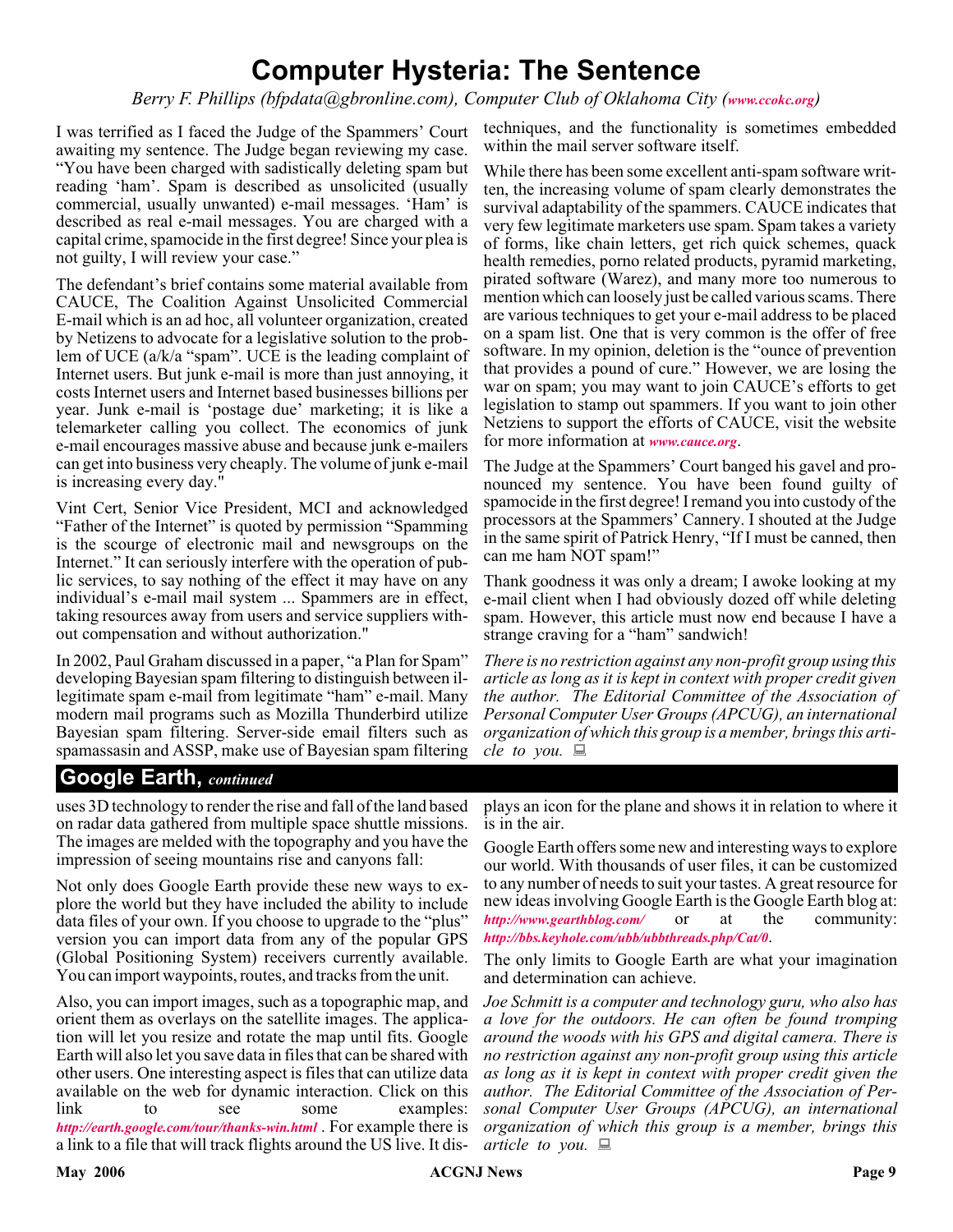# **Windows XP Housecleaning**

*Dick Maybach (N2nd@att.net), Brookdale Computer User Group (<http://www.bcug.com/>)*

Unless you are careful, after a period of use Windows will begin to slow down. This occurs because many programs are always active, even though you aren't using them and because the number of files increases, which means that searches take longer. Fortunately, Windows XP contains several tools to help you ease these conditions. Using these tools periodically (every month or two is reasonable) will help you keep your PC lean and mean.

Use Disk Cleanup to delete useless files. Right-click on a disk icon in Windows Explorer (C: will be the most rewarding); then click *Properties*, click the *Disk Cleanup* button, and select the actions. (I prefer not to compress old files as I've had bad experiences with compression.) Also be sure to check the actions available under the *More Options*tab, in particular deleting all but the last restore image. Finally search all your hard drives for the strings "\*.tmp" and "\*.dmp" in filenames. Delete anything more than a week or so old; however, Windows will refuse to delete any files it considers important.

Go through your saved e-mail and delete old messages. This will reduce the size of the mail database file and help you to find important e-mail more quickly.

Look at the list of installed programs (*Start Control Panel Add or Remove Programs*) and remove any you don't use. Most of find that new software often is less useful than we expected. Also, many PC manufacturers ship machines with software that we neither ask for nor need. While you're checking, be sure to click on the *Add/Remove Windows Components* icon in the left margin of the window. You find MS tools that you don't need.

Windows allocates a large portion of your disk space for use by System Restore (*Start All Programs Accessories System Tools System Restore System Restore Settings*). Select each drive and click on the *Settings* button. Reduce the Disk Space Usage by moving the slider to no greater than 1 GByte on each of your drives. Use less on small drives, especially if they contain nothing but data.

Check the startup folder for programs that automatically start; you will probably find that you don't want many of these running. *Start All Programs Startup* to view the contents of the startup folder. To stop a program from starting automatically right click on its icon then click delete. This does not delete the program; it only stops it from being started at boot-up.

Unfortunately, most programs that start automatically don't appear in the startup folder. To disable these, click *Start Run* and type "msconfig". Click the startup tab and uncheck any programs you don't want to run at startup. When you finish, Windows will ask you to restart. After boot-up you will see a diagnostic screen. On it uncheck the box that displays the diagnostic screen each time you boot.

You can also turn off Windows services that you don't need, but you shouldn't do this unless you are very knowledgeable. However, it doesn't hurt to look at what's running, and you may learn something. Open the Services window by clicking *Start Control Panel Administrative Tools Services* and the System Configuration window by clicking *Start*, then *Run*,

typing "msconfig" and selecting the services tab. Move the windows so you can see both. Clicking on a name in the services window will display a short description. Removing a check mark in the System Configuration window will disable that service, but no matter how confident you are, don't disable any service marked "essential".

Check for unsigned files and drivers; these can be corrupted files or programs not approved by Microsoft. Click *Start All Programs Accessories System Tools System Information Tools File Signature Verification Utility Start*. The search will take several minutes; then a list will appear showing all the program files without valid signatures. Consider deleting (by using the Add/Remove Programs tool) these.

Another utility you should know about is *System Information* (*Start All Programs Accessories System Tools System Information*). This doesn't allow you to change anything, but you can learn a lot about Windows by exploring it. For instance, if you click on the plus box by *Software Environment* then on *Startup Programs*, it will show you a list (after a pause) of all the modules that start at boot-up. It shows information in each entry that may enable you to track down a troublesome program. As is common with Windows utilities, you can sort any column by clicking on its header.

If you have problems with a program that ran with an earlier version of Windows, try running them in program compatibility mode. Click *Start All Programs Accessories Program Compatibility Wizard Next Next*. You will see a list of all the installed programs. Select the troublesome program and a compatibility mode (Win 95, Win NT, Win 98/Me, or Win 2000). Clicking *Next* brings up a screen allowing you to set a lower resolution on the screen, which may be needed for very old Windows programs.

You can tune your PC performance with very little risk, even if you are a novice. Right click on *My Computer* in Windows Explorer; then, click *Properties Advanced Performance Settings*. Usually, checking "Let Windows choose what's best for my computer" is satisfactory, but you might to try "Adjust for best performance" if your machine is slow. If you are more adventuresome, you can select*Custom* and disable individual features by unchecking items in the list. If you don't like the result, you can just go back to "Let Windows choose what's best for my computer.

After completing the cleanup check to see if you should defragment your disks. Right click on a disk icon in Windows Explorer; then click *Properties Tools tab Defragment now Analyze button*. If Windows says the disk does not need defragmenting, don't do it. Defragging the C: disk takes a long time, and seldom results in any noticeable performance improvement.

*There is no restriction against any non-profit group using this article as long as it is kept in context with proper credit given the author. The Editorial Committee of the Association of Personal Computer User Groups (APCUG), an international organization of which this group is a member, brings this article to you.*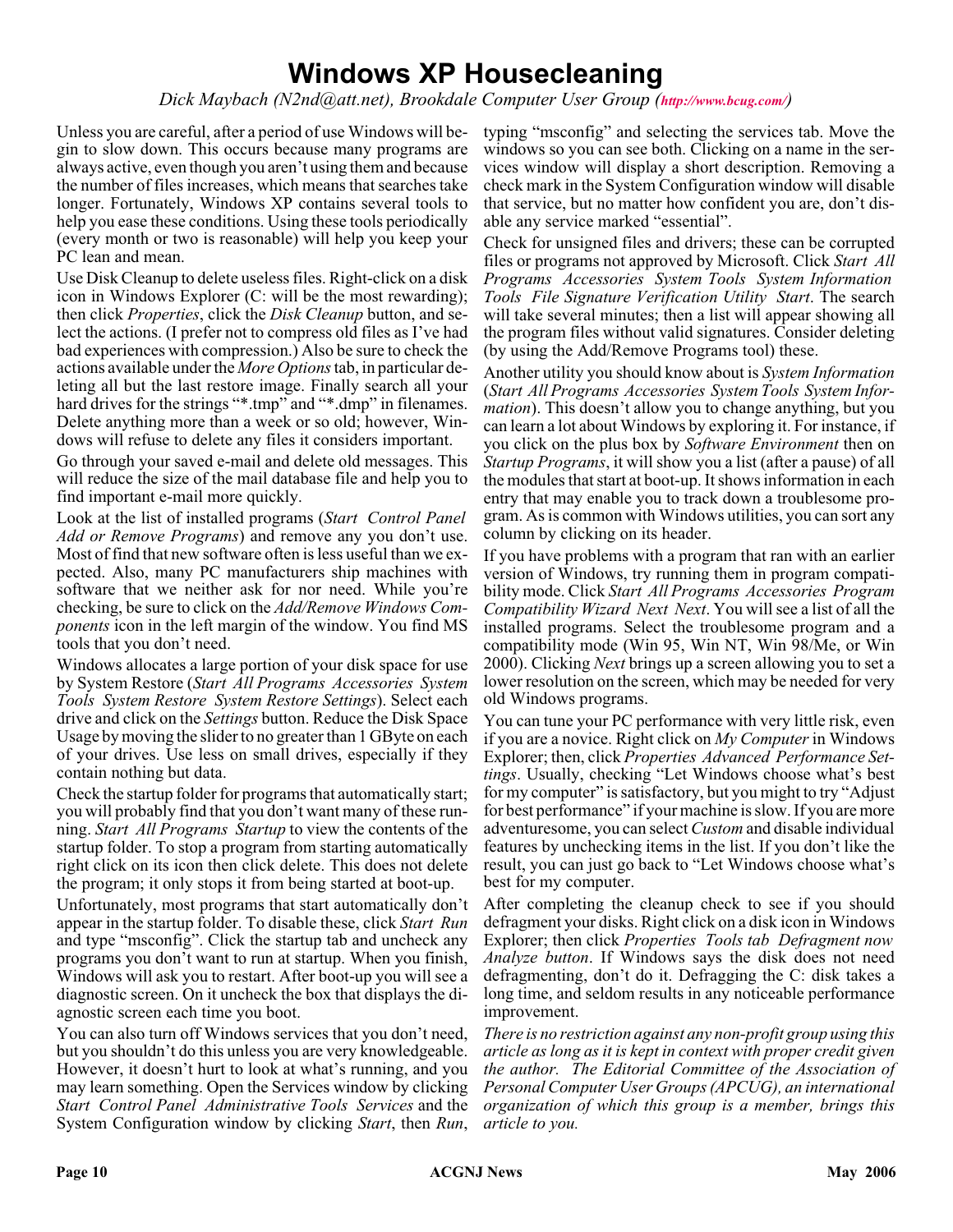# **The New, the Best, and the Worst**

*Collected by Pim Borman (swipcug@sigecom.net), SW Indiana PC Users Group (<http://swipcug.apcug.org/>)*

### **Talking Turk-ey.**

If you've ever earned some pocket money stuffing envelopes, the advent of e-mail may have put you out of business. But the Internet giveth what it taketh away. Much of the unanticipated success of the Internet is due to the contributions made by selfless volunteers. Businesses then realized the importance of the Internet to advertise themselves, and Wile E. Coyote would now be able to order his Road Runner catchers from *[www.acme.com](http://www.acme.com)* (there actually is such a Web site). Nevertheless, volunteers expect to derive some form of satisfaction from their efforts, and the equivalent of envelope stuffing for free does not draw many aficionados.

The Internet would not be more than a large flea market were it not for the powerful search engines capable of retrieving information almost instantly. Retrieval algorithms depend on vast indexes maintained by constantly culling millions of Web sites. Only computer-readable text is indexable. Yet, there are many other types of valuable information on the Web that are not computer-readable, such as hand-written documents and graphical images. It is almost impossible for a computer to distinguish a picture of Picabo Street from Mother Teresa. A human can distinguish them at a glance. Hand-written documents must be retyped, as genealogy indexers know. Thus there is a great need for indexing graphics and hand-written information that requires human input. There are many other instances where human input is required, such as rating the validity of computer-generated keywords describing search targets, or retrieving numbers from scanned documents, such as transfer deeds.

Amazon, with its interest in computer searching with its A9.com search engine, has established a program that enlists human help for such tasks. The program is called Mechanical Turk, after a chess-playing automaton in 1769 that defeated nearly every opponent it faced. It featured a life-sized wooden mannequin, adorned with a fur-trimmed robe and a turban, seated behind a cabinet. It confounded such brilliant challengers as Benjamin Franklin and Napoleon Bonaparte. The secret behind the Mechanical Turk — a human chess master cleverly concealed inside.

Amazon has set up a Web site (*[www.mturk.com/mturk/welcome](http://www.mturk.com/mturk/welcome)*) as a link between programmers looking for "artificial, artificial intelligence," and paid volunteers providing human inputs to perform requested tasks, referred to as HITs. These are typically of a simple, repetitive nature and pay a minimal amount, a penny or so, for each input. I saw a HIT listed to look up deed records on a Web site and find the transfer taxes. The volunteers are rated on proficiency and accuracy and build up a reputation that qualifies them for somewhat more challenging and higher-paying HITS. It is an interesting concept that may catch on as it is further refined. (Mentioned in Bill Machrone's column in *PC Magazine*, 2/17/06).

### **Oldie Tribulations**

I own a 6-year old former dream machine, once briefly the envy of friends and relatives, a Dell desktop with a 600MHz Pentium III processor and a 20GB hard drive. Over the years I added another 20GB hard drive, upped the RAM to 256 MB,

and upgraded from Windows 98SE2 to Windows ME. Lately I have been using it to evaluate a variety of Linux distributions that I installed on the second drive in separate partitions.

Recently I took advantage of a special offer to update my version of Xandros (Linux) Desktop Open Circulation to the DeLuxe Edition. I wanted to install it in a clean 10 GB partition, but as a result of the many installations of different operating systems, the second hard drive could not be repartitioned because of a faulty partition table. I could read and write to the disk, but neither Partition Magic nor any other disk software was able to repartition the drive, or even to reformat it. It was time for drastic measures.

I discarded the faulty slave drive, bought a new Western Digital 80GB hard drive, installed it as the master, and relegated the 20GB master drive to slave status. All I needed to do was reinstall Windows ME and then repartition the disk to make room for Xandros and Linspire, my favorite Linux distributions. Easier said than done, as it turned out. I'll try to summarize the lessons I (re-)learned.

- Windows ME only upgrades from Win98, not from DOS.
- Read the manual about proper location of itty-bitty jumpers that determine if a drive is the master or the slave. Don't just go by the markings on the drives — all drives are different.
- Re-use the old IDE cable if the new cable doesn't reach both drives.
- Even the most recent BIOS version for this computer available from Dell (dated 2000) is not able to recognize more than 32 GB of the 80 GB drive.
- Believe it when the box says the drive requires Windows XP or better.
- - The special software, provided by Western Digital, to reach and repartition all 80 GB on an old computer must be used before installing the operating system.
- After using the special WD software to set up the hard drive, don't use Partition Magic 8.0 to further repartition the drive. You won't be able to reboot and will have to start all over.
- The computer won't boot any longer from the old hard drive, reinstalled as the master — you can't go home again.
- After protecting the system with a ZoneAlarm firewall and F-prot antivirus you think it is safe to go online to update Windows ME and install Internet Explorer 6.0. You'll still receive half a dozen instances of a spy program called Alexa, courtesy of Microsoft. AdAware will identify and remove it. All's well that ends well. The computer now has 20GB of Windows ME, 30 GB of Linspire 5.0, and 30 GB of Xandros DeLuxe Edition, complete with boot manager.

Maybe I should have bought a cheapy Dell computer. But removing all the junk programs they come with might have been just as frustrating. I'll hold out for a system using the 64-bit AMD chip. That excludes Dell, which uses Intel only. Linux has long since run on 64-bit processors, and Windows Vista is just getting around to it. Now is not the time; later this year, maybe. I might have a local dealer build one to order.

*There is no restriction against any non-profit group using this article as long as it is kept in context with proper credit given the author. The Editorial Committee of APCUG, an international organization of which this group is a member, brings this article to you.*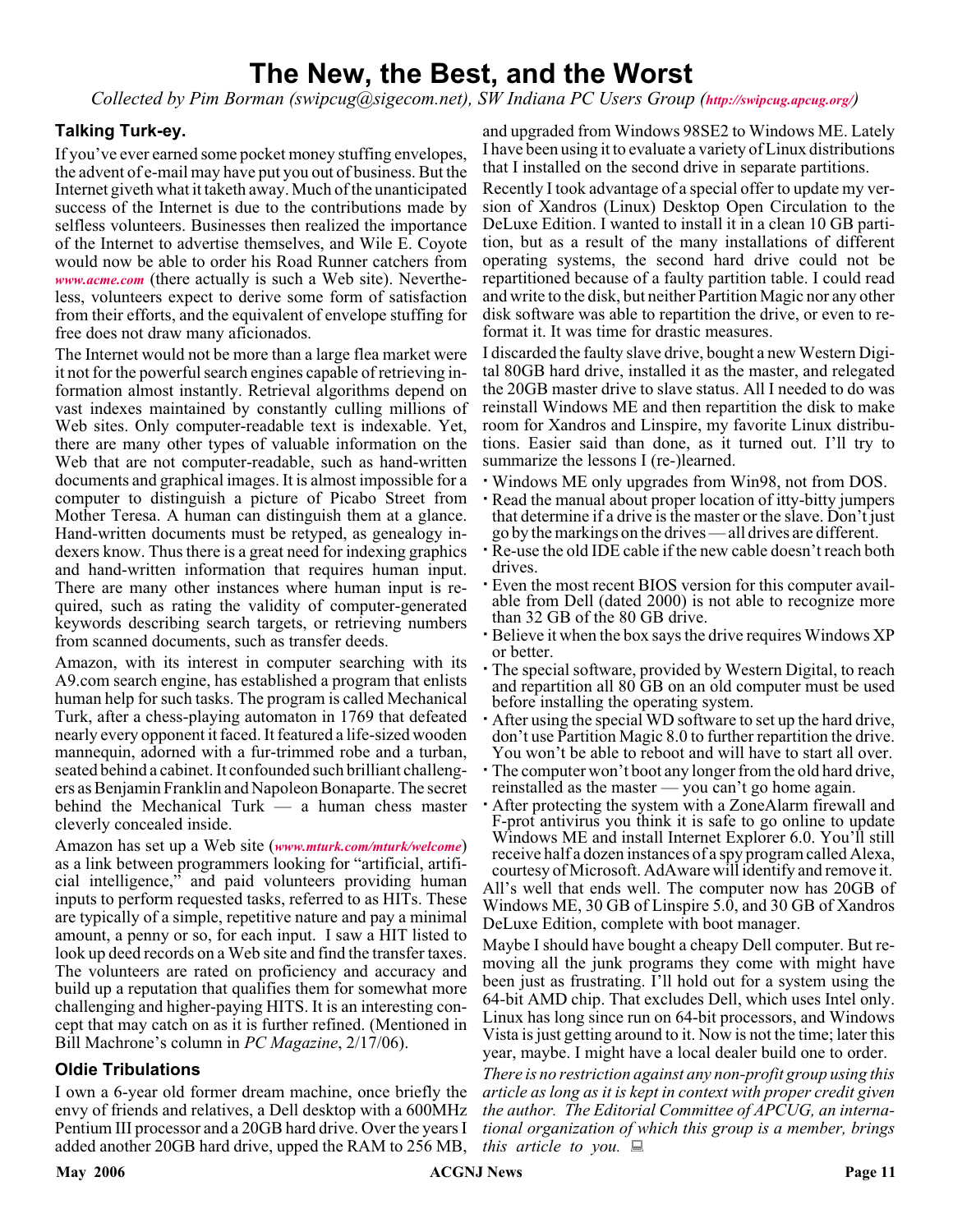# **Investing**

*Norm Wiss (cut.up@verizon.net)*

#### *[http://www.acgnj.org/groups/sig\\_investment.html](http://www.acgnj.org/groups/sig_investment.html)*

The Investment SIG continues with presentations on how to use analysis programs TC2000 and TCNet. Large charts are presented on our pull down screen and illustrate the application of computer scans and formulas to find stocks for profitable investments. Technical analysis determines buy points, sell points and projected moves. Technical analysis can also be used on fundamentals such as earnings, sales growth, etc. *Our next meeting: May 11.*

# **NJ Gamers**

*Gregg McCarthy (greggmc@optonline.net)*

*<http://www.NJGamers.com>*

*[www.lanparty.com](http://www.lanparty.com)*

**The next Friday Night Frag will be May 12, 6 p.m. to Saturday 12 noon — 18 hours for 5 bucks!**

# **Window Pains**

*John Raff (jraff@comcast.net)*

#### *<http://www.acgnj.org/groups/winpains.html>*

This meeting is a combination of the older PC Symposium, PC User Group and Random Access Session which are now defunct. The intent is to provide the members with Windows oriented application discussions both Microsoft and Linux style. The presentation will be directed toward the more heavy technological level of attendee, although newbies are welcomed. *Next meeting May 19, subject "Use of Computer in Financial Markets".*

# **Main Meeting**

#### *<http://www.acgnj.org/groups/mainmeet.html>*

*Evan Williams (nhpressgo@blast.net)*

*May 5: Personal Navigation GPS Google Earth.*

# **Visual Basic**

*Rick Elbanna (rick@mastersofthecode.com)*

#### *<http://mastersofthecode.com/html/sig.htm>*

This is a public Special Interest Group sponsored by Online Marketing Network LLC and Ricardo Capelli Associates LLC. This is a co-operative meeting with the Excel VBA and WebDev group. *Meetings are held on the second Monday of each month at East Brunswick Public Library in East Brunswick, New Jersey*. Meeting times vary depending on the busy schedule of the Library. Times will be emailed to interested developers — send email to Rick to put your name on the notification list. Because of limited seating, those expecting to attend should email Rick prior to the meeting. Walk-ins are welcome, but are not guaranteed a seat.

# **LUNICS (Linux/Unix)**

*Andreas Meyer (lunics@acgnj.org)*

#### *<http//www.acgnj.org/groups/lunics.html>*

LUNICS is a group for those who share an interest in Unix and similar operating systems. While we do quite a bit with Linux, we've also been known to discuss Solaris and BSD too. We generally meet on the first Monday of the month at 8:00 PM at the Scotch Plains Rescue Squad. See the web page for directions and more information. *Next meeting May 1*.  $\Box$ 

### **Web Dev**

This SIG is intended to be an open forum for all Website Development techniques and technologies, to encourage the study and development of web sites of all kinds. All languages will be considered and examined. Anyone interested please contact the Chairperson in charge. The current project is a CMS for the club. Anyone interested in starting a new project, come to the meeting and announce / explain. Provide as much detail as possible. One can also send projects to the ACGNJ Newsletter editor for inclusion in the next volume.

WebDev should be an all-encompasing development and examination forum for all issues, applications, OS, languages and systems one can use to build Websites. We currently have two Web dev languages .NET and Java as SIGs but the other langages and OS need to be investigated, examined and tested; Windows, Linux, UNIX, DEC, Vax, HP etc. Intel-PC, Motorola-MAC etc. *Our next meeting May* 17. **■** 

# **Human Networking**

*<http://www.acgnj.org/groups/hns.html>*

#### *Mark Douches (mad-networking@pobox.com)*

The purpose of this SIG is to expand the number of professionals that we know so that connections can be made into different markets or industries when a career change or business need is necessary. We are not just a group of people who like computers or technology. Our membership consists of Information Technology professionals from various industries. We will discuss over a time period the tools and skills that are necessary to cross a bridge advance your career. *Meetings are held 2nd Wednesday of the Month at 7:00 P.M.*

# **Genealogy**

*Frank Warren (kb4cyc@webwarren.com) <http://www.webwarren.com/kb4cyc/gensig.shtml>*

Genealogy SIG is for genealogists interested in computers and computer users interested in genealogy, and is a forum to assist members in furtherance of both endeavors. Meetings usually focus on genealogy more than on computers. We meet at 8 PM on the fourth Thursday of the month, but we do not meet in November or December. In addition to our Web page, we also have an electronic mailing list. Messages to the list should be addressed to *gensig@webwarren.com*. To subscribe, include the line "subscribe gensig" in the body of the message. *Next meeting May 25*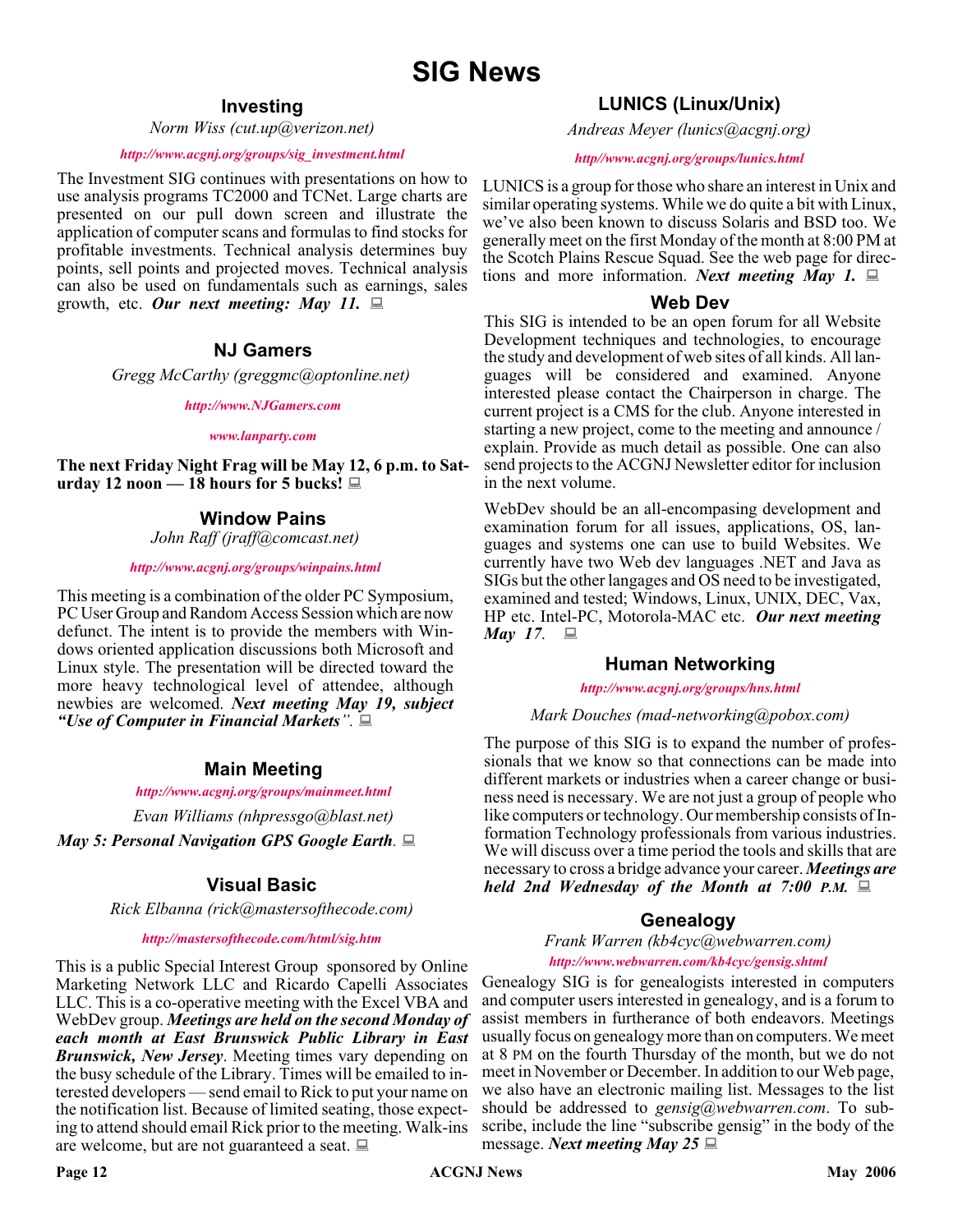# **C/C++ Programming**

*Bruce Arnold (barnold@blast.net)*

#### *<http://www.blast.net/barnold>*

This group is devoted to discussing programming languages in general and  $C$ ,  $C++$ , and  $C++$  for Windows programming in particular. Each month a small but hopefully useful program (complete with source code) is presented for discussion.

*April:* MFC Windows Programming using Microsoft Visual  $C++$  version 6.0. We discussed a file copy program. I like to keep my VC6 C++ completed executable files in a "Core" folder so that they are easy to find and run. This month's program is called "CoreFold" and the compiler will create it as "C:\Program Files\Microsoft Visual Studio\Projects\Corefold\Release\corefold.exe". My "Core" folder is "H:\Core", and I usually use Windows Explorer to copy the file. Keeping 50-100 different projects up to date in this manner has become quite tedious and takes about a minute per project to copy the executable. The strategy: Build a list of potential source files and copy the newer files to the core folder. The manual operation which previously could take over an hour now takes less than a minute with this automated file scan and copy. Our next meeting May 16.

# **Layman's Forum**

*Matt Skoda (som359@aol.com) <http://www.acgnj.org/groups/laymans.html>*

*We meet on the second Monday of the month* (no meetings in July and August) to discuss issues of interest to novice users or those who are planning to get started in computing. Watch our Web page for updates and announcements.  $\Box$ 

#### **Lotus Notes**

*Mike Barlow (mwb@injersey.com)*

*[http://www.acgnj.org/groups/sig\\_lotusnotes.html](http://www.acgnj.org/groups/sig_lotusnotes.html)*

*Meetings are held on the third Tuesday of each month at the offices of Bright Ideas Software, 1060 Amboy Avenue, 2nd Floor, Edison NJ at 7 PM* (Random Access 6:30). Call (732)417-5778 for last-minute changes, cancellations, information on future meetings, locations, directions, etc. Directions are posted on our Web page.  $\Box$ 

#### **DotNet**

*Jim Wong and Jim Boyd*

#### *<http://www.jimw.net/acgnj/>*

*April*: Started using the IDE for Visual Basic 2005 Express Edition *<http://msdn.microsoft.com/vstudio/express/vb/>*. Our next meetingMay 18,

*Mike Redlich (mike@redlich.net)*

#### *<http://www.javasig.org>*

The Java Users Group covers beginner, intermediate, and advanced level Java programming. Primary focus is on developing useful/practical applets and applications, but can include related topics such as Java I/O, JavaBeans, Reflection, object-oriented programming and software design issues. Meetings are held the second Tuesday of the month starting promptly at 7:30 PM.

#### *April:* **Mapping a POJO Domain Model to an SOA Using Intermediation and Dynamic C***.*

*May*: To be announced  $\Box$ 

## **Macintosh Users**

*Keith Sproul (ksproul@noc.rutgers.edu)*

This group is no longer meeting, but Keith is still available to help Mac users via telephone or email (see page 2).  $\Box$ 

### **MCP**

(Microsoft Certified Professional) *Gregg McCarthy (greggmc@optonline.net) [http://www.acgnj.org/groups/sig\\_mcp.html](http://www.acgnj.org/groups/sig_mcp.html)*

The MCSE SIG is a study group with the goal of preparing for the Microsoft Certification Exams. In February of 2000 "Windows 2000" debuted along with new MCSE tests. It's two years later and we have settled somewhere between W2k Pro/Server and Windows XP in our studies. Windows NT while still viable, is history as far as Microsoft is concerned. Windows .NET server should be out this year and should look like Windows XP-Server.

The books we will be using are "Mastering Windows 2000 Server" by Mark Minasi and the "MCSE Self-Paced Training Kit" from Microsoft Press. These books are important because as a study group we won't have a teacher to explain the concepts. We'll *need* to discuss them in the group. This is a study group, not a class taught by a teacher. Since hands-on training is crucial in acquiring the skills needed for these tests, we try to focus on lab work as well. The Microsoft training kits are good for labs.

*We meet on the first and third Wednesdays of each month from 7 pm to 10 pm.* Attendees are encouraged to bring a PC properly configured with NT, 10BaseT network card, and Netmeetng 2.1. For more info, reading assignments, course schedule, visit our website.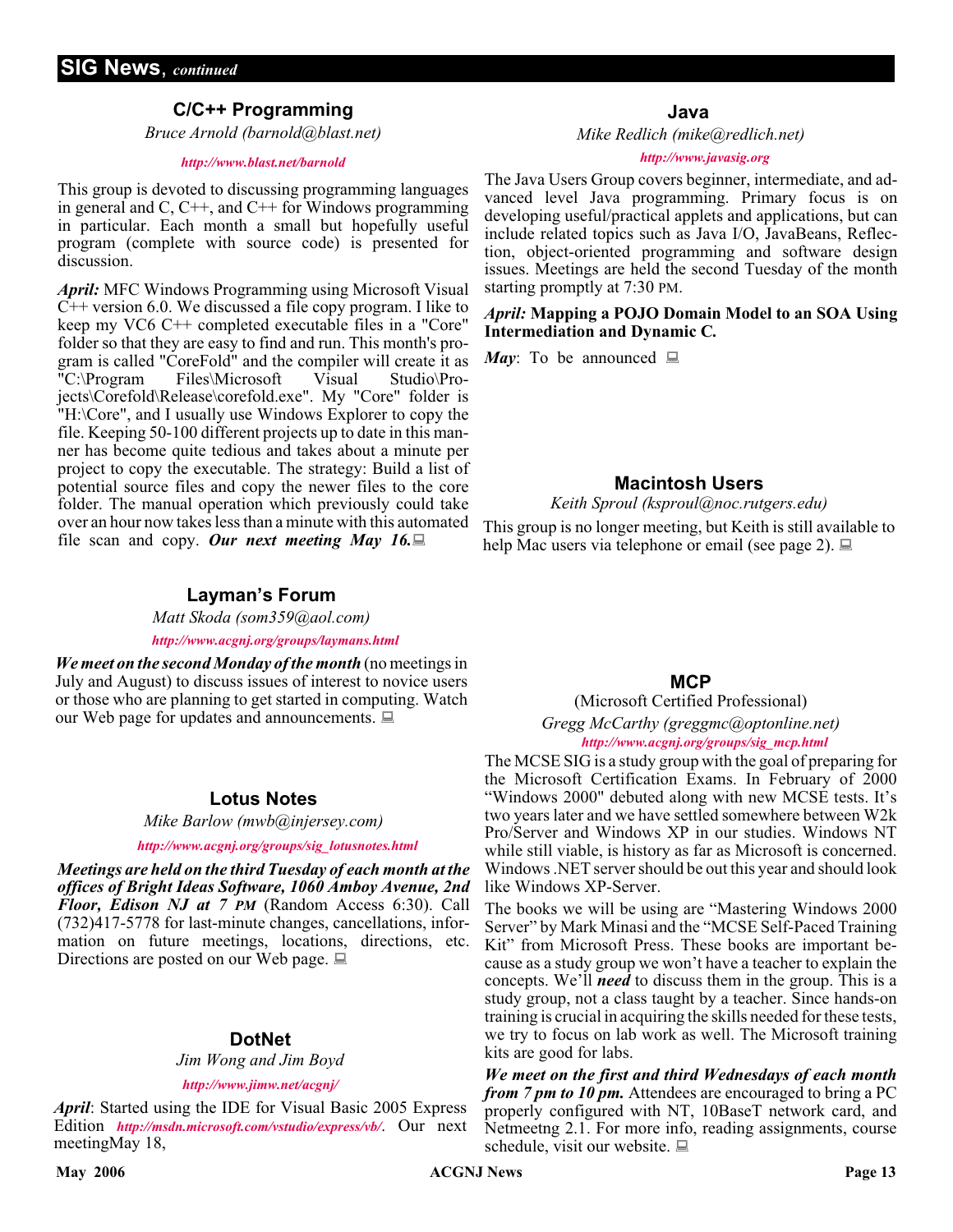# **Guru Corner**

*Jo-Anne Head (tinarock@aol.com)*

# **Discount Computer Magazine Price List**

**As described by the DealsGuy**

| If you need help with any of the technologies listed below,<br>you can call on the person listed. Please be considerate and |                                         |                  |                                                                                                                          | 1 <sub>yr</sub> |       | $2 \text{ yr}$ 3 yr |
|-----------------------------------------------------------------------------------------------------------------------------|-----------------------------------------|------------------|--------------------------------------------------------------------------------------------------------------------------|-----------------|-------|---------------------|
| call before 10 PM.                                                                                                          |                                         |                  | <b>Computer Games</b>                                                                                                    | \$10.95         | 20.95 | 29.95               |
|                                                                                                                             | <b>Hardware</b>                         |                  | <b>Computer Gaming World</b>                                                                                             | 14.95           | 28.95 | 41.95               |
|                                                                                                                             | <b>Scott Vincent</b><br><b>Software</b> | 973-539-8169     | Computer Shopper1                                                                                                        | 16.97           | 32.95 | 47.95               |
| <b>HTML</b>                                                                                                                 | Jo-Anne Head                            | 908-769-7385     | Dr. Dobbs Journal                                                                                                        | 15.95           | 30.95 |                     |
|                                                                                                                             | Mike Redlich                            | 908-246-0410     | Mac Addict                                                                                                               | 10.97           |       |                     |
| <b>CSS</b>                                                                                                                  | Jo-Anne Head                            | 908-769-7385     | Mac Home Journal                                                                                                         | 15.97           | 29.97 |                     |
|                                                                                                                             | Frank Warren                            | 908-756-1681     | Mac World                                                                                                                | 12.95           |       |                     |
| ColdFusion                                                                                                                  | Jo-Anne Head                            | 908-769-7385     |                                                                                                                          |                 |       |                     |
| Java                                                                                                                        | Mike Redlich                            | 908-246-0410     | Maximum PC                                                                                                               | 9.95            | 18.95 | 27.95               |
| $C++$                                                                                                                       | <b>Bruce Arnold</b>                     | 908-735-7898     | Microsoft System Journal                                                                                                 | 21.95           | 39.95 |                     |
|                                                                                                                             | Mike Redlich                            | 908-246-0410     | PC Gamer                                                                                                                 | 12.95           |       |                     |
| ASP                                                                                                                         | Mike Redlich                            | 908-246-0410     |                                                                                                                          | 25.97           |       | 68.95               |
| Perl                                                                                                                        | John Raff                               | 973-560-9070     | PC Magazine (22/44/66 Issues)                                                                                            |                 | 48.95 |                     |
|                                                                                                                             | Frank Warren                            | 908-756-1681     | PC World                                                                                                                 | 16.95           |       |                     |
| <b>XML</b>                                                                                                                  | Mike Redlich                            | 908-246-0410     | Wired                                                                                                                    | 6.00            | 12.00 | 17.00               |
| e-Commerce                                                                                                                  | Rick Elbanna                            | 800-323-7575     | These prices are for new subscriptions and renewals. All or-                                                             |                 |       |                     |
| Genealogy                                                                                                                   | Frank Warren                            | 908-756-1681     | ders must be accompanied by a check, cash or Money Order.                                                                |                 |       |                     |
| Networking                                                                                                                  | <b>Scott Vincent</b>                    | 973-539-8169     | Make payable to Herb Goodman, and mail to:                                                                               |                 |       |                     |
| Home Automation                                                                                                             | Charlie Huffsmith                       | 732-549-1734     | Herb Goodman, 8295 Sunlake Drive, Boca Raton,                                                                            |                 |       |                     |
|                                                                                                                             | Frank Warren                            | 908-756-1681     | FL 33496                                                                                                                 |                 |       |                     |
|                                                                                                                             | <b>Operating Systems</b>                |                  |                                                                                                                          |                 |       |                     |
| WindowsNT                                                                                                                   | <b>Scott Vincent</b>                    | 973-361-5793     | Telephone: 561-488-4465, e-mail: hgoodman@prodigy.net                                                                    |                 |       |                     |
| Windows95                                                                                                                   | Rick Elbanna                            | 800-323-7575     | Please allow 10 to 12 weeks for your magazines to start. For                                                             |                 |       |                     |
| Windows98                                                                                                                   | Rick Elbanna                            | 800-323-7575     | renewals you must supply an address label from your pres-                                                                |                 |       |                     |
| Windows3.1                                                                                                                  | <b>Ted Martin</b>                       | 732-636-1942     | ent subscription to insure the correct start of your renewal.                                                            |                 |       |                     |
|                                                                                                                             | Charlie Huffsmith<br><b>Macintosh</b>   | 732-549-1734     | As an extra service I will mail a renewal notice about 4<br>months prior to their expiration date. I carry more than 300 |                 |       |                     |
| Mac O/S                                                                                                                     | Keith Sproul                            | $(732)$ 821-4828 | titles at excellent prices — email for prices. $\Box$                                                                    |                 |       |                     |

# **ACGNJ MEMBERSHIP APPLICATION**

Sign up online at *[http://www.acgnj.org/membershipApplication.html](http://www.acgnj.org/membershipApplication.html )*and pay dues with PayPal.

|                                                                                   |                                          |                                                                                                                                                                                                                                                                                             | <b>Dues</b>          |                |                |                                    |  |
|-----------------------------------------------------------------------------------|------------------------------------------|---------------------------------------------------------------------------------------------------------------------------------------------------------------------------------------------------------------------------------------------------------------------------------------------|----------------------|----------------|----------------|------------------------------------|--|
|                                                                                   | <b>US/CANADA</b>                         | <b>FAMILY OF MEMBER</b><br>(No Newsletter)                                                                                                                                                                                                                                                  |                      | <b>FOREIGN</b> | <b>STUDENT</b> | <b>SENIOR CITIZEN</b><br>(Over 65) |  |
| 1 Year                                                                            | \$25                                     | \$10                                                                                                                                                                                                                                                                                        |                      | \$55           | \$20           | \$20                               |  |
| 2 Years                                                                           | \$40                                     |                                                                                                                                                                                                                                                                                             |                      |                |                |                                    |  |
| 3 Years                                                                           | \$55                                     |                                                                                                                                                                                                                                                                                             |                      |                |                | \$45                               |  |
|                                                                                   | Mail this application and your check to: |                                                                                                                                                                                                                                                                                             |                      |                |                |                                    |  |
| AMATEUR COMPUTER GROUP OF NEW JERSEY, INC., P.0. BOX 135, SCOTCH PLAINS, NJ 07076 |                                          |                                                                                                                                                                                                                                                                                             |                      |                |                |                                    |  |
|                                                                                   |                                          |                                                                                                                                                                                                                                                                                             |                      |                |                |                                    |  |
|                                                                                   |                                          | ■ New Member o Renewal ■ Address Change                                                                                                                                                                                                                                                     |                      |                |                |                                    |  |
|                                                                                   |                                          | First Name <b>Example 2018</b> Last Name <b>Land America</b>                                                                                                                                                                                                                                |                      |                |                | Phone                              |  |
|                                                                                   |                                          | Mailing Address <b>Mailing</b> Address <b>Mailing</b> Address <b>Mailing</b> Address <b>Mailing</b> Address <b>Mailing</b> Address <b>Mailing</b> Address <b>Mailing</b> Address <b>Mailing</b> Address <b>Mailing</b> Address <b>Mailing</b> Address <b>Mailing</b> Address <b>Mailing</b> |                      |                |                | E-Mail                             |  |
|                                                                                   |                                          |                                                                                                                                                                                                                                                                                             | State <b>Zip Zip</b> |                |                | URL $\qquad \qquad \qquad$         |  |
|                                                                                   |                                          | What topics would you like to see covered at club meetings?                                                                                                                                                                                                                                 |                      |                |                |                                    |  |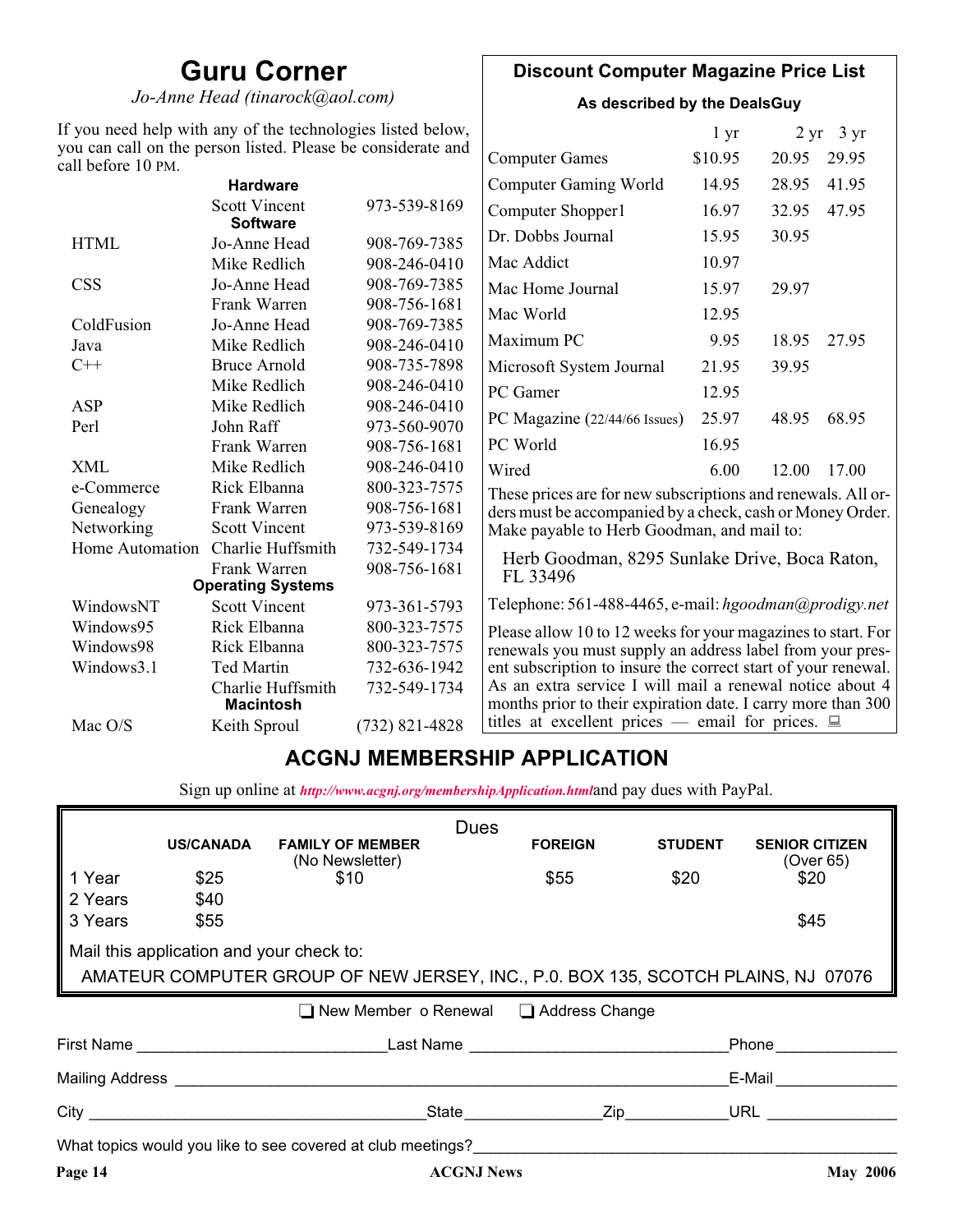| <b>Other Local Computer Groups</b>                                                                                                                                             |                                                                                                                                                    |                                                                                                                                                                                                                                                                                                                         |  |  |  |
|--------------------------------------------------------------------------------------------------------------------------------------------------------------------------------|----------------------------------------------------------------------------------------------------------------------------------------------------|-------------------------------------------------------------------------------------------------------------------------------------------------------------------------------------------------------------------------------------------------------------------------------------------------------------------------|--|--|--|
| <b>Princeton Macintosh User Group:</b> 7:15 pm 2nd<br>Tuesday, Jadwin Hall, A-10, Washington Rd,<br>Princeton, $(609)$ 252-1163, www.pmug-nj.org                               | NY/NJ/CT Relational Database User Group:<br>Corporate and independent users. (212) 839-0125                                                        | <b>New York PC:</b> 3rd Thurs, 7 pm, PS 41, 116 W<br>11th St. For info call hotline, (212) 533-NYPC,<br>http://www.nypc.org                                                                                                                                                                                             |  |  |  |
| <b>Computer Education Society of Philadelphia:</b><br>Meetings & Workshops at Jem Electronics, 6622<br>Castor Ave, Philadelphia PA. www.cesop.org/                             | Brookdale Computer Users Group: 7 pm,3rd<br>Friday, Brookdale Community College, Bldg<br>MAN Rm 103, Lincroft NJ. (732)-739-9633.<br>www.bcug.com  | NJ Macintosh User Group: 8 pm, 3rd Tuesday,<br>Allwood Branch Library, Lyall Rd, Clifton NJ.<br>$(201)$ 893-5274 http://www.njmug.org.                                                                                                                                                                                  |  |  |  |
| PC User Group of So. Jersey: 2nd Mon., 7 pm,<br>Trinity Presb. Church, 499 Rt 70 E, Cherry Hill,<br>NJ. L. Horn, (856) 983-5360<br>http://www.pcugsj.org                       | Hunterdon Computer Club: 8:30 am, 3rd Sat,<br>Hunterdon Medical Center, Rt 31, Flemington NJ.<br>www.hunterdoncomputerclub.org. (908)<br>995-4042. | NY Amateur Computer Group: 2nd Thurs, 7<br>pm, Rm 806 Silver Bldg, NYU, 32 Waverly Pl,<br>NYC http://www.nyacc.org                                                                                                                                                                                                      |  |  |  |
| Morris Micro Computer Club: 2nd Thurs., Bill<br>Traywick, (201) 635-5393                                                                                                       | Central Jersey Computer Club: 8 pm, 4th Fri-<br>day, Rm 74, Armstrong Hall, Trenton St. College.<br>Rich Williams, (609) 466-0909.                 | NJ PC User Group: 2nd Thurs, Monroe Rm at<br>Wyckoff Public Library, 7 pm. Maureen Shannon,<br>$(201)$ 853-7432, www.njpcug.org                                                                                                                                                                                         |  |  |  |
| <b>Philadelphia Area Computer Society: 3rd Sat, 12</b><br>noon Main Meeting, groups 8 am-3 pm. Upper<br>Moreland Middle School, Hatboro PA. (215)<br>842-9600. www.pacsnet.org | Fairlawn Computer Club: Last Monday,<br>Fairlawn Senior Citizen Center. Joe Mathias<br>(fair.lawn.computer.club@juno.com)                          | Princeton PC Users Group: 2nd Monday,<br>Lawrenceville Library, Alt Rt 1 & Darrah Lane,<br>Lawrenceville, Paul Kurivchack (908) 218-0778,<br>http://www.ppcug-nj.org<br>Workshap Hands-On: 2 PM to Midnight on last Saturday of the month First United Methodist Church Church and Atlantic Streets (one mile from GSP) |  |  |  |

P.M. to Midnight on last Saturday of the month. First United Methodist Church, Church and Atlantic Streets exit 117A), Aberdeen NJ. Bring your project, computer and extension cord. For information call Burke Mawby, (908) 566-7445.

# **Classified**

**FREE TO MEMBERS**. Use our classified ads to sell off your surplus computer stuff. Send copy to Classified, ACGNJ NEWS, P.O. Box 135, Scotch Plains NJ 07076 or e-mail to the editor, *bdegroot@ptd.net*. Classified ads are free to members, one per issue. Non-members pay \$10. Send check payable to ACGNJ Inc. with copy. Reasonable length, please.



# Member of

#### *<http://www.apcug.net>*

# **Radio and TV Programs**

**Computer Radio Show**, WBAI 99.5 FM, NY, Wed. 8-9 p.m.

**Software Review,** The Learning Channel, Saturday  $10-10:30$  p.m.

**On Computers**, WCTC 1450 AM, New Brunswick, Sunday 1-4 p.m. To ask questions call (800) 677-0874.

**PC Talk**, Sunday from 8 p.m. to 10 p.m., 1210 AM Philadelphia. 1800-876-WPEN, Webcast at *<http://www.pctalkweb.net>*.

#### **MarketPro Shows**

## *<http://www.marketpro.com/>*

**May 27-28**: Meadowlands Expo Center Secaucus NJ 9:30am-4pm. **June 3-4**: NJ Convention Center, Edison **June24-25**, Meadowlands Expo Center Secaucus



### **Directions to Meetings at Scotch Plains Rescue Squad, 1916 Bartle Ave., Scotch Plains NJ**

#### **From New York City or Northern New Jersey**

Take Route 1&9 or the Garden State Parkway to US 22 Westbound.

#### **From Southern New Jersey**

Take Parkway north to Exit 135 (Clark). Stay on left of ramp, follow circle under Parkway. Bear right to Central Avenue; follow to Westfield and under RR overpass. Left at light to North Avenue; follow to light in Fanwood. Right on Martine (which becomes Park Ave). Right on Bartle Ave in middle of shopping district.Scotch Plains Rescue Squad (2-story brick) is located on the right. Do not ing. park in the row next to the building — you'll be towed.

#### **From I-78 (either direction)**

Take exit 41 (Scotch Plains); follow signs to US 22. Turn right at mile past Terrill Road and immediately past the overpass. Exit onto light at bottom of hill and use overpass to cross Rt. 22. Follow US 22 Park Avenue South and follow the directions above to the Rescue Westbound directions.

### **From US 22 Westbound**

Exit at Park Avenue, Scotch Plains after McDonalds on the right, diagonally opposite Scotchwood Diner on the left, immediately before the overpass. After exiting, turn left at the light and use overpass to cross US 22. Bear right at bottom of ramp to continue south on Park Avenue. Turn left at the second light (a staggered intersection). Scotch Plains Rescue Squad (2-story brick) is on the right. Do not park in the row next to the building — you'll be towed. We meet on the second floor, entering by the door at the right front of the build-

#### **From Western New Jersey**

Take US 22 Eastbound to the Park Avenue exit. The exit is about a Squad building.  $\Box$ 

#### **May 2006 ACGNJ News Page 15**